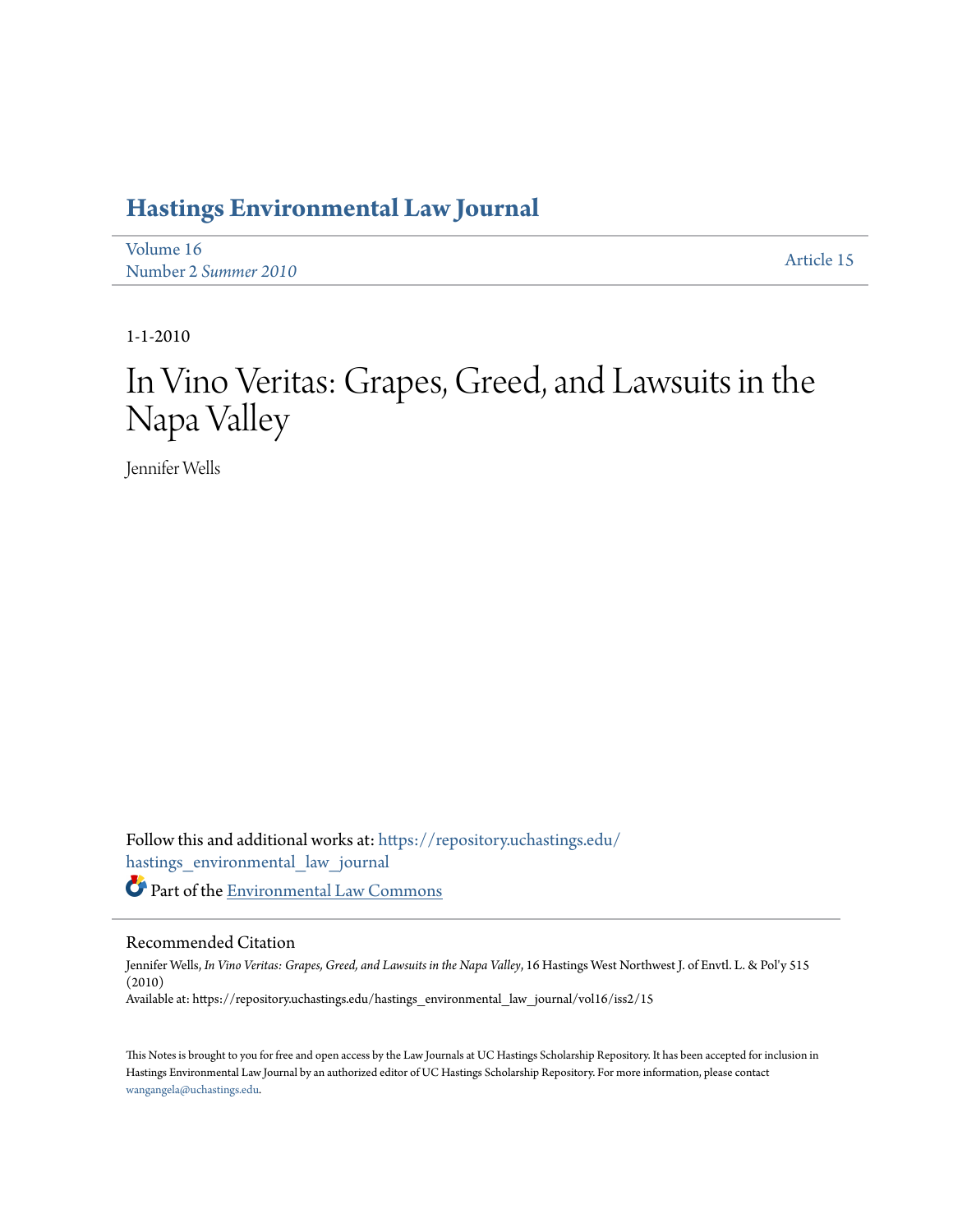## *In Vino Veritas***: Grapes, Greed, and Lawsuits in the Napa Valley**

*Jennifer Wells*<sup>∗</sup>

| THE TROUBLE WITH MONEY: CHANGE COMES TO THE NAPA<br>III.   |                                                                                                                  |
|------------------------------------------------------------|------------------------------------------------------------------------------------------------------------------|
|                                                            |                                                                                                                  |
| IV –                                                       |                                                                                                                  |
|                                                            |                                                                                                                  |
| NEW REGULATIONS, NEW DEVELOPMENTS, AND NEW DISPUTES<br>VL. |                                                                                                                  |
|                                                            |                                                                                                                  |
| MAKING PROGRESS IN THE LAND OF EDEN: THE PERMIT<br>VII –   |                                                                                                                  |
|                                                            |                                                                                                                  |
| VIII.<br>ALL FOR ONE AND ONE FOR ALL: AN ASSESSMENT OF THE |                                                                                                                  |
|                                                            |                                                                                                                  |
| A                                                          |                                                                                                                  |
| B.                                                         |                                                                                                                  |
|                                                            |                                                                                                                  |
| IX                                                         |                                                                                                                  |
|                                                            | FORBIDDEN FRUIT: A BRIEF HISTORY OF THE NAPA VALLEY518<br>NEW HORIZONS: THE FUTURE OF WINEMAKING IN THE PAST?539 |

If blood will have blood, then Napa will have wine. Or so the sentiment goes. In actuality, a storm has been brewing in Napa County for the past fifteen to twenty years, pitting neighbor against neighbor, developer against environmental organization, and locals against outsiders. The coalescence of numerous elements - increased environmental awareness, hometown preference, a weakened economy, and revolutionary advances in wine-making - has led to numerous disputes in both California and federal courts. The underlying factor of the disputes centers around what for many longtime Napa residents amounts to a destruction of the environment in the bid to develop more wineries. Conversely, vintners see the locals'

The author is a 2010 Juris Doctor Candidate at the University of California, Hastings College of the Law and commences a doctoral program in history at Brown University in fall 2010. She wishes to thank the 2008-09 and 2009-10 senior editorial boards of *West-Northwest*, with particular thanks due to Jeff El-Hajj, Matthew Summers, and Andrew Chow for their incisive and instructive comments.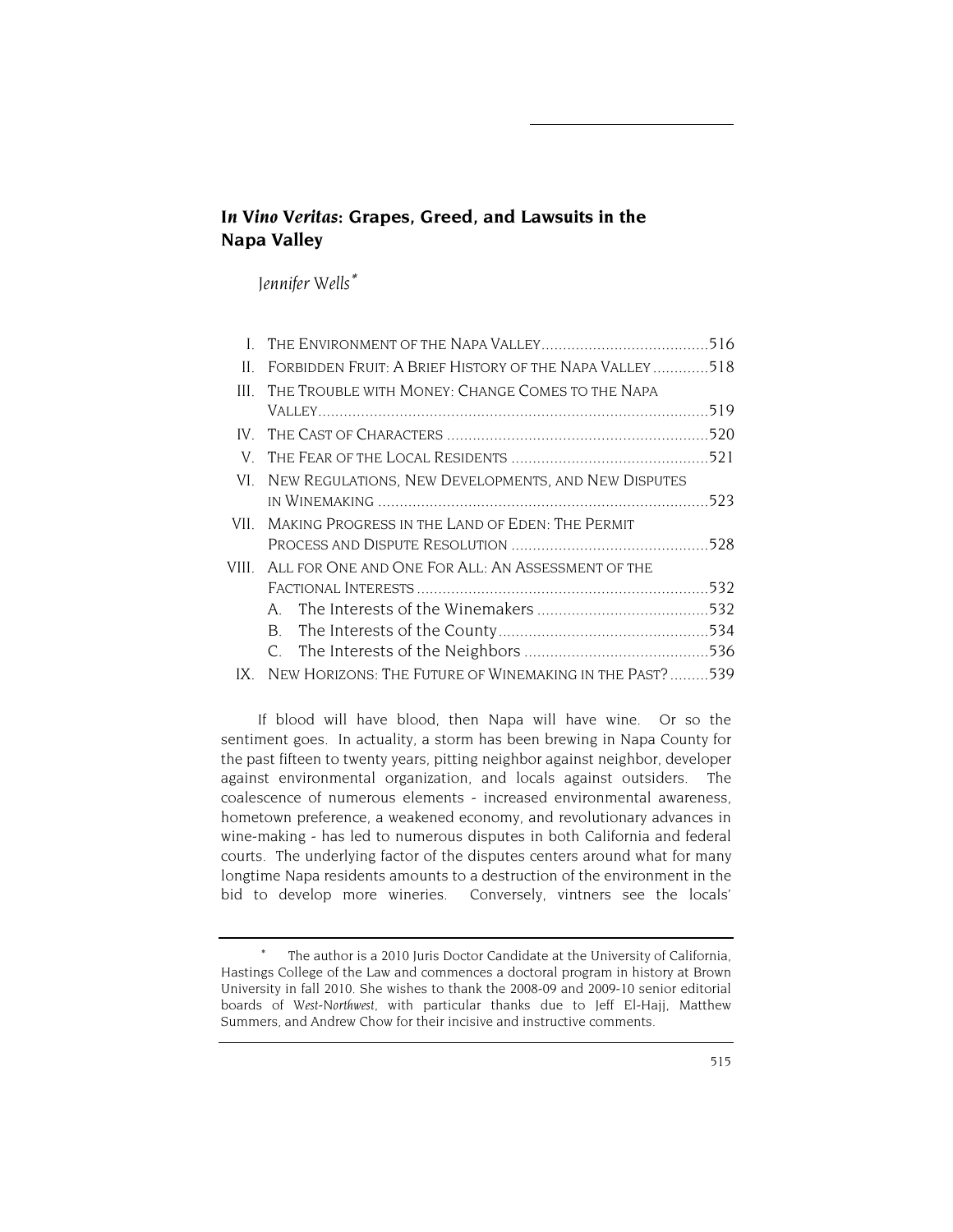opposition as wholly unreasonable and detrimental to the future economic health of Napa County, not to mention an abrogation of personal property rights, as county officials intervene in the disputes and force changes upon the wineries. In assessing how the three different factions - the wineries, the residents, and the Napa County government - interact and resolve environmentally induced wine disputes, important lessons can be drawn in negotiating tactics and the art of exploiting new (and old) technology to better everyone's position.

## **I. The Environment of the Napa Valley**

With 4.7 million visitors each year, the Napa Valley holds the title for the second-most visited place in the State of California after Disneyland.<sup>1</sup> The valley itself stretches some thirty miles northwest from the town of Napa, where the breadth of the valley is at its widest - five miles - to the town of Calistoga, where the valley contracts to one mile. $2$  With tapered hills and lush foliage, the valley's natural topography lends itself to fostering a protective environment capable of growing various types of produce: olives, apples, berries, prunes, oranges, and particularly grapes.<sup>3</sup> Indeed, California's maritime climate, with warm days and cool nights, imitates those of the wine-producing regions in Italy and France, which are ideally suited for harvesting the perfect wine grape.<sup>4</sup> Like the Auvergne region in France, or Sicily in Italy, Northern California saw substantial volcanic uplift two million years ago, which resulted in rich soils that are today breeding grounds for valuable grapes.<sup>5</sup> The stratified layers created not only fertile earth, but also produced various "soil profiles," thereby offering future winemakers the opportunity to experiment, and exploit, grapes unique to their particular vineyard.<sup>6</sup> Compounding the soil stratification that resulted due to prehistoric volcanic activity was a dramatic change in sea level.<sup>7</sup> Notably, San Pablo Bay advanced and retreated on numerous occasions over the course of several thousand years, resulting in the deposition of "bay sediment," comprised of various sands and clays, which silted the southern

<sup>1.</sup> Napa Valley Chamber of Commerce, http://www.napachamber.com/ display\_article.html?ID=905 (last visited Mar. 27, 2009).

<sup>2.</sup> JONATHAN SWINCHATT & DAVID G. HOWELL, THE WINEMAKER'S DANCE: EXPLORING TERROIR IN THE NAPA VALLEY 56 (University of California 2004).

<sup>3</sup>*. Id*.

<sup>4</sup>*. Id.*

<sup>5</sup>*. Id*.

<sup>6</sup>*. Id*.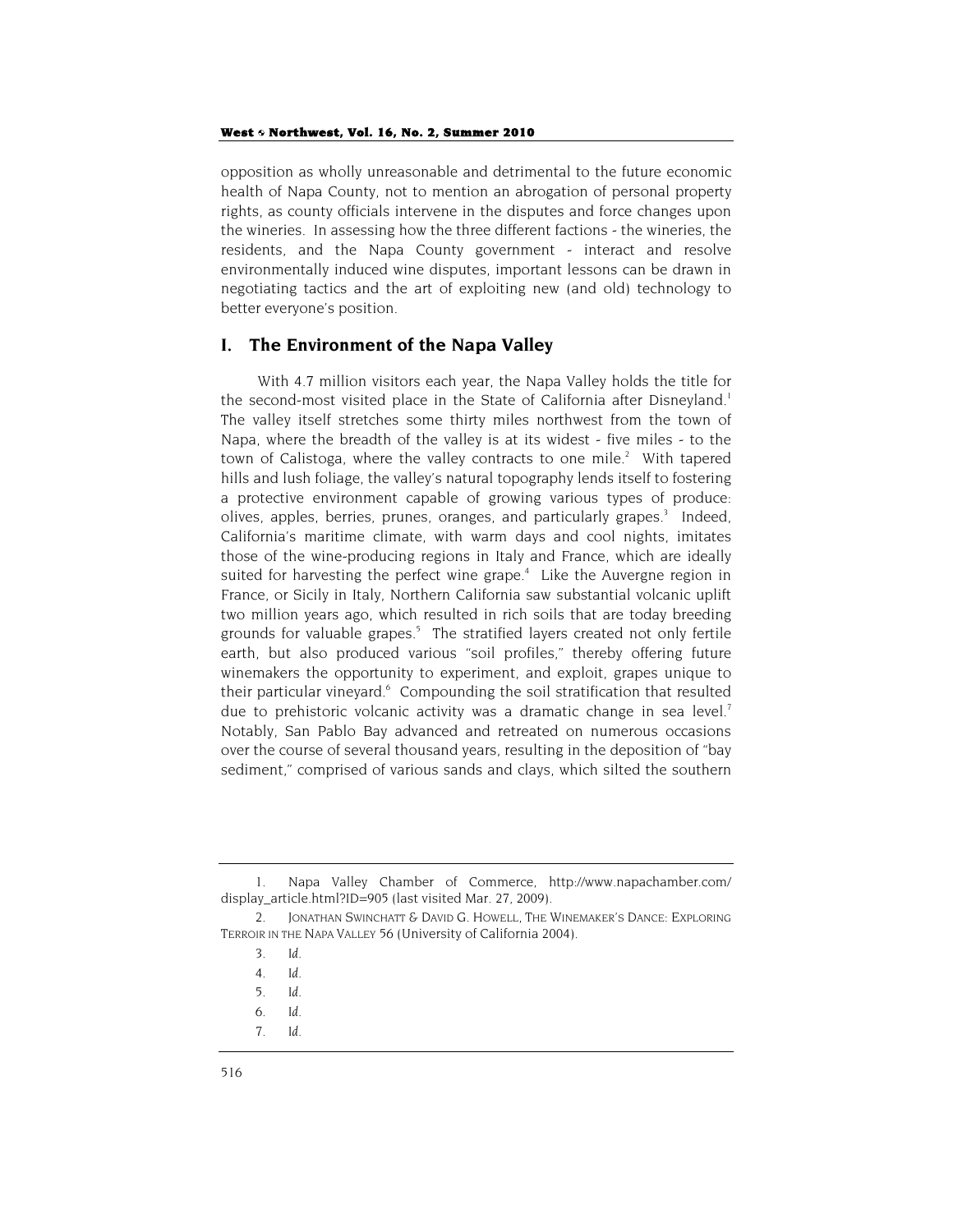part of Napa Valley.<sup>8</sup> This served to increase the variation of soil layers and deposits, creating coarse sandstones, marine conglomerates, volcanic basalts, and tuff.<sup>9</sup> In turn, these varied strata produced soils with different textures, fertility, and water retention.<sup>10</sup>

Napa's topography and prehistoric geologic activity have combined to create at least thirty distinct soil types, the vast majority of which produce world-renowned grapes, and eventually wine, due to the soil variations in both structure and composition.<sup>11</sup> For instance, the silty clays found predominantly on the floors of the valley and floodplain of the Napa River are both moister and deeper than the dry, gravelly loams found on the slopes of the Mayacamas Range rising out of the valley floor and sheltering the rich soils below.<sup>12</sup> Disparities in soil moisture or fertility do not, however, preclude grape-growing in the less-fortunate areas.<sup>13</sup> In fact, many small wineries, such as Buehler Vineyards, Shafer Vineyards, and Peju Province Winery, located on drier, rockier soil on the hillsides of the valley, yield extraordinarily rich, flavorful, and highly colorful grapes due to the "struggle" of the grapes to grow in the thin soil.<sup>14</sup>

In addition to grapes, the soils also support various flora and fauna. Amongst the creatures native to the Napa Valley are 128 species of birds and over twenty types of waterfowl, as well as deer and rabbit.<sup>15</sup> Some of the local wildlife, including California clapper rail and falcons, appear on federal and state endangered species lists.<sup>16</sup> In addition, settlers who arrived during the nineteenth century frequently herded cattle.<sup>17</sup> Not only did this result in meat exports from the region, but it also gave rise to a substantial dairy business in the Napa and Sonoma valleys.<sup>18</sup> Indeed, cattle ranches competed with small vineyards owned by European immigrants from Italy and Greece as the main industry in Napa during the late nineteenth and

15. Tom Huffman, *The Napa and Sonoma Marshes, Then and Now*, OUTDOOR CAL., Jan.-Feb. 1999, at 11.

17. JAMES CONAWAY, NAPA: THE STORY OF AN AMERICAN EDEN 82 (Houghton Mifflin 1990).

18. Huffman, *supra* note 15, at 9.

<sup>8.</sup> B. Lynn Ingram, James C. Ingle & Mark E. Conrad, *A 2000 Yr Record of Sacramento-San Joaquin River Inflow to San Francisco Bay Estuary,* 24 CALIFORNIA GEOLOGY 328, 331-34 (1996).

<sup>9</sup>*. Id*.

<sup>10</sup>*. Id*.

<sup>11</sup>*. See* SWINCHATT & HOWELL, *supra* note 2, at 60.

<sup>12</sup>*. Id.* at 58.

<sup>13</sup>*. Id.*

<sup>14</sup>*. See* Buehler Vineyards, http://www.buehlervineyards.com/; Shafer Vineyards, http://www.shafervineyards.com/; Peju Province Winery, http://www. peju.com/. *See also* SWINCHATT & HOWELL, *supra* note 2, at 77.

<sup>16</sup>*. Id*. at 10.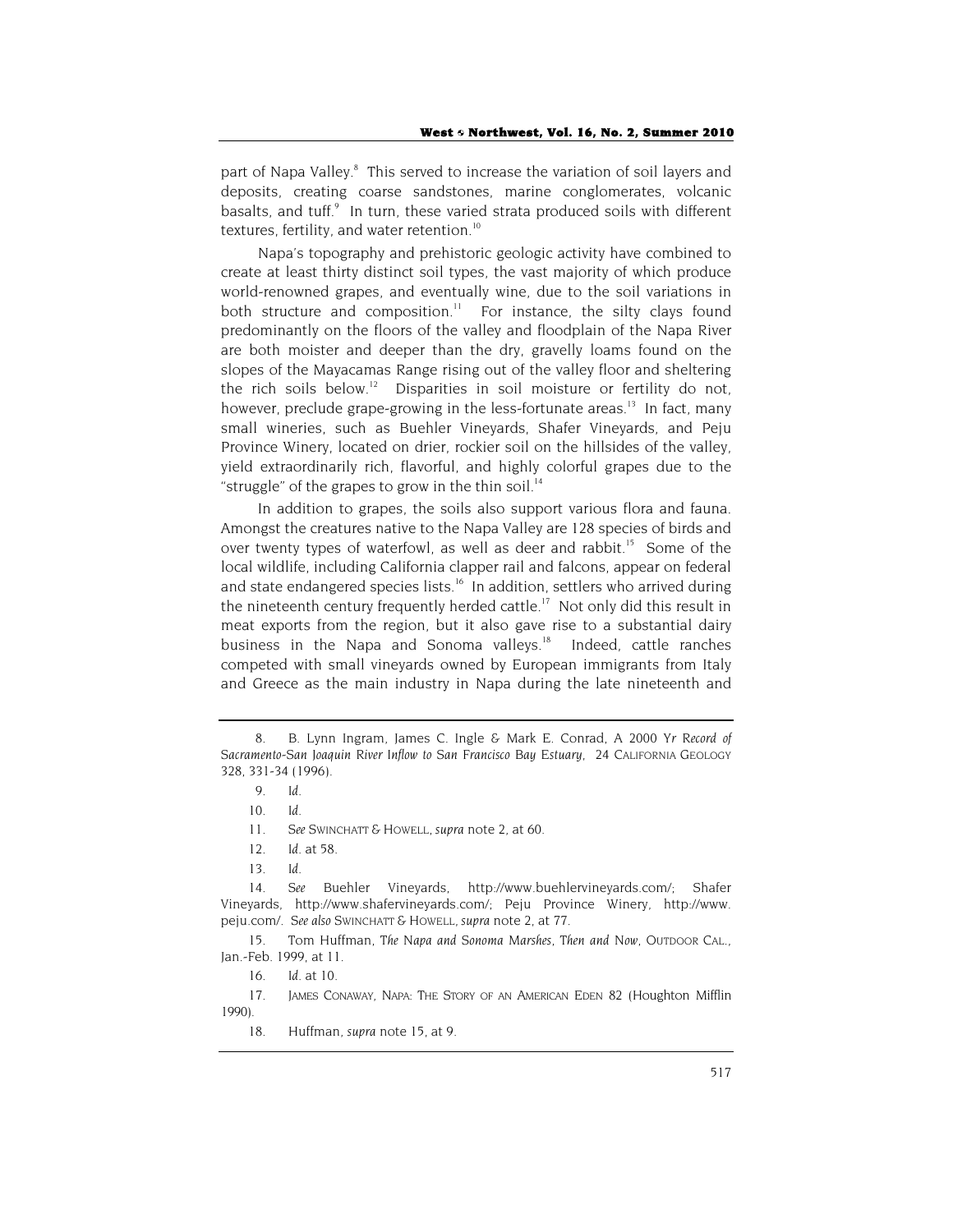#### West 6 Northwest, Vol. 16, No. 2, Summer 2010

early twentieth centuries.<sup>19</sup> Beyond the wildlife that call Napa and its environs home are the native shrubs, trees, and other plant life that populate the valley. In that regard, olives, walnuts, apples, prunes, wheat, oats, barley, cherries, and most obviously, grapes, grow in abundance.<sup>20</sup> Moreover, oak grows easily due to a highly adaptable root system that has enabled the tree to flourish in the valley's winter rains and hot summers.<sup>21</sup> This latter point proves particularly crucial given that various fauna frequently live off of Napa's flora. Deer, for instance, take refuge in thickets of blackberry and shrub oak, while swallows and willets will make nests in oak trees and rushes, respectively.<sup>22</sup> Cattle graze on various grasses within the valley, while simultaneously keeping the brush short so as not to overgrow and infiltrate the vineyards.<sup>23</sup> Thus a symbiotic relationship exists between the flora and fauna of Napa Valley; the animals rely upon the plants for life, while the plants depend upon the animals for maintenance.

## **II. Forbidden Fruit: A Brief History of the Napa Valley**

The valley's rich natural environment made Napa an obvious place to settle following the Gold Rush in 1849. Well over one-quarter of the Napa Valley's population in 1880 was foreign-born, while another quarter consisted of Mexican farmers, with the remainder Easterners who had migrated westward after the Gold Rush. $^{24}$  In many ways, the individuals were classic pioneers with energetic spirits. Their collective ingenuity, combined with the winemaking experience of the Europeans, the capital of the Easterners, and the labor and knowledge of the land of the Mexicans, enabled the residents to begin producing wine. George Yount, whose namesake is commemorated for time immemorial in the Napa Valley town of Yountville, established the first vineyard in 1855.<sup>25</sup>

For the next ninety years, the Napa Valley produced cabernets and chardonnays on relatively small vineyards owned by families with names such as Krug, Niebaum, Rutherford, Beringer, and Mondavi that remain

25. HEINTZ, *supra* note 20, at 28-29.

<sup>19.</sup> CONAWAY, *supra* note 17, at 82.

<sup>20</sup>*. Id*.; *see also* WILLIAM HEINTZ, CALIFORNIA'S NAPA VALLEY: ONE HUNDRED SIXTY YEARS OF WINEMAKING 72 (Scottwall Associates 1999).

<sup>21.</sup> Denise Levine, *Planting Oaks,* UNIVERSITY OF CALIFORNIA MASTER GARDENERS, http://groups.ucanr.org/mgnapa/Articles/Planting\_Oaks.htm.

<sup>22.</sup> Kimberlyn Williams, Lawrence J. Westrick & B.J. Williams, *Effects of Blackberry (*Rubus discolor*) Invasion on Oak Population Dynamics in a California Savanna*, 228 FOREST ECOLOGY AND MANAGEMENT 187, 187-196 (June 15, 2006); *see also* Huffman, *supra* note 15, at 10.

<sup>23.</sup> HEINTZ, *supra* note 20, at 120.

<sup>24</sup>*. Id*.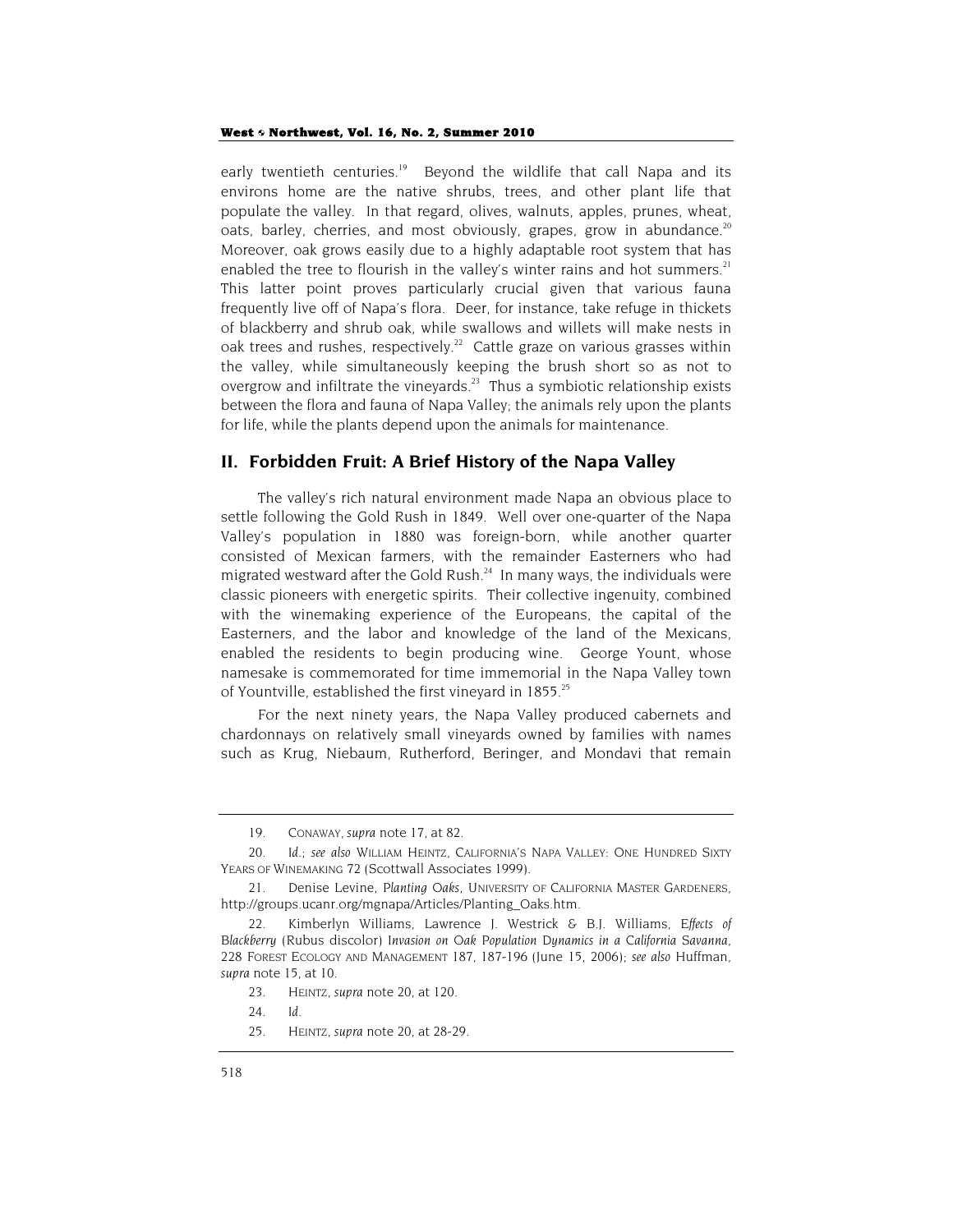synonymous with California wines today.<sup>26</sup> Yet despite the creation of the Grape Gower's Association of Napa, Sonoma, and Solano Counties in 1871, and various viticultural clubs and associations that similarly organized during the late eighteenth and early twentieth centuries, Napa's wines remained decidedly provincial.<sup>27</sup> Although San Francisco became interested in "native wines" after the Civil War had effectively blocked the importation of French wines, markets in the East and true wine connoisseurs still preferred European (particularly French) libations until the early twentieth century and even after Prohibition.<sup>28</sup> Indeed, until 1948 with the establishment of the Napa Valley Vintners, which joined seven wineries together in an effort to promote Napa's reds and whites as world-class wines good enough to compete with their European counterparts, the wine "industry" in the Napa Valley still appeared extraordinarily honky-tonk.<sup>29</sup> The Napa Valley Vintners, however, radically altered the techniques used in that production and the marketing of California's wines so that by "the late 1940s, the Mondavis, Christian Brothers, Louis Martini, Beringer, and others had entered the premium wine market, and they intended to stay there." $30$ Stay they did. And in the process of elevating themselves into the luxury wine market, the Napa Valley Vintners also forever changed the face of the Napa Valley.

## **III. The Trouble with Money: Change Comes to the Napa Valley**

In *The Far Side of Eden: New Money, Old Land, and the Battle for Napa Valley*, James Conaway astutely captures this transition from honky-tonk valley dotted with family wineries to the multi-million dollar tourist mecca of wine tastings and Michelin-rated restaurants that characterizes Napa today.<sup>31</sup> Conaway argues that "the distillation of half a century of affluence and emphasis on the material had altered the landscape and, in some cases, the people" to create a valley that compromised longstanding commitments to environmental protection and agricultural preserves, and instead embrace development and the wine industry, as opposed to winemaking.<sup>32</sup> The distillation of culture serves as one important consideration in assessing why contemporary Napa is a hotbed of environmental dispute, as many local

<sup>26</sup>*. See* HEINTZ, *supra* note 20, at chapters three through seven for a comprehensive history of winemaking in Napa between 1880 and 1940.

<sup>27</sup>*. See Id*. at 79-81 for a discussion on various associations.

<sup>28</sup>*. Id*.

<sup>29</sup>*. Id.* at 306.

<sup>30</sup>*. Id*. at 313.

<sup>31.</sup> JAMES CONAWAY, THE FAR SIDE OF EDEN: NEW MONEY, OLD LAND, AND THE BATTLE FOR NAPA VALLEY 87 (Houghton Mifflin 2002).

<sup>32</sup>*. Id*.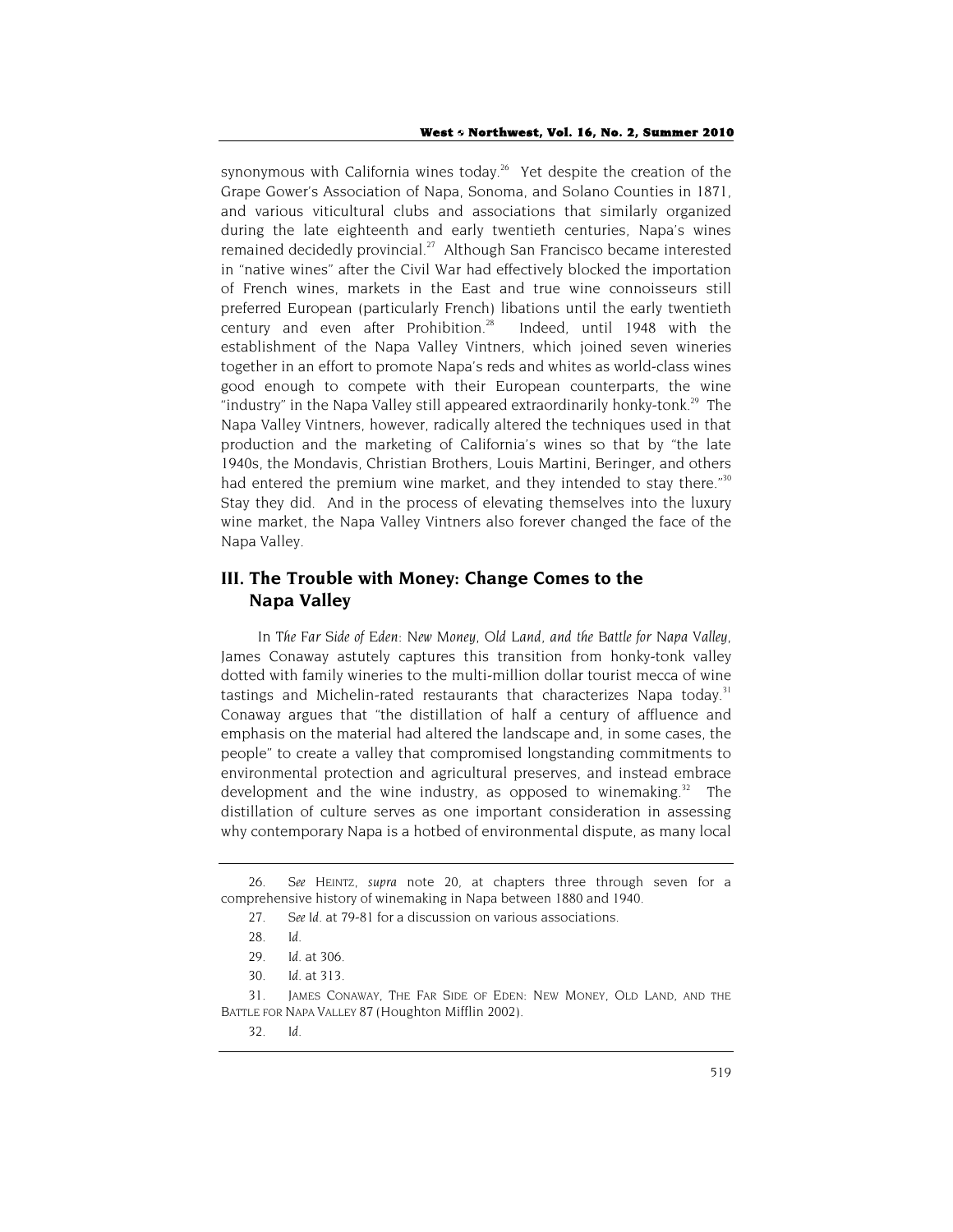residents regard themselves as the vanguards of environmental protection against the hordes of developers pouring in from Texas and Florida.<sup>33</sup> But other important factors must first be explored in order to illuminate the totality of the valley's cultural denigration and the various legal remedies to which the varying sides have resorted. In particular, an analysis of the internal and external relationships of three key strands - the winemakers, the residents, and the Napa County government - reveals the peculiar culture underlying the Napa Valley and illustrates why the wine industry has generated such environmental controversy for its effects on the valley.

## **IV. The Cast of Characters**

The old-time Napa Valley wine families include many of those aforementioned: Krug, Niebaum, Rutherford, Beringer, Christian Brothers, and Mondavi, as well as smaller vineyards such as Frog's Leap and Ferrier, owned (and typically staffed) by one or two individuals. In addition to old wine families, there are also longtime Napa residents, many of whom trace their roots to the original settlement of the valley.<sup>34</sup> Bill Davies, whose family owns the Schramsberg winery first established in 1862, described this group of people as a mix of "rednecks," "Mexicans," and "old-timers, like the descendants of Italian immigrants who 'don't compete well' in the new, fashionable Napa, and whose involvement in grapes and wine is 'a romantic, hobby, personal interest kind of thing.<sup>1935</sup> These individuals were initially concerned by Napa's increased growth in the 1960s as wealthy San Franciscans and denizens from the East Coast (particularly Florida) snapped up second homes worth millions.<sup>36</sup> Together, however, both the second homeowners and the old-time residents, who will be collectively referred to as "longtime residents" or "neighbors" for the purposes of this note, formed organizations such as People for Open Space, the Upper Napa Valley Association, and, most importantly, the Agricultural Preserve. $37$  They also lobbied local and state officials to establish stricter environmental, conservation, and property laws in the area, so as to protect against reckless development and rampant tourism.<sup>38</sup>

In sharp contrast to the longtime residents stand the new buyers. This group is as varied as the longtime residents, but generally includes those who have purchased land in Napa with the aim solely of developing it into a

<sup>33.</sup> Christina Duff, *A Family's Adventures Underground*, WALL ST. J., Jan. 2, 2009, at W8.

<sup>34</sup>*. Id*.; *see also* CONAWAY, *supra* note 31, at 88.

<sup>35.</sup> CHERYLL AIMÉE BARRON, DREAMERS OF THE VALLEY OF PLENTY: A PORTRAIT OF THE NAPA VALLEY 271 (Scribner 1996).

<sup>36.</sup> CONAWAY, *supra* note 17, at 82.

<sup>37</sup>*. Id*.

<sup>38</sup>*. Id*.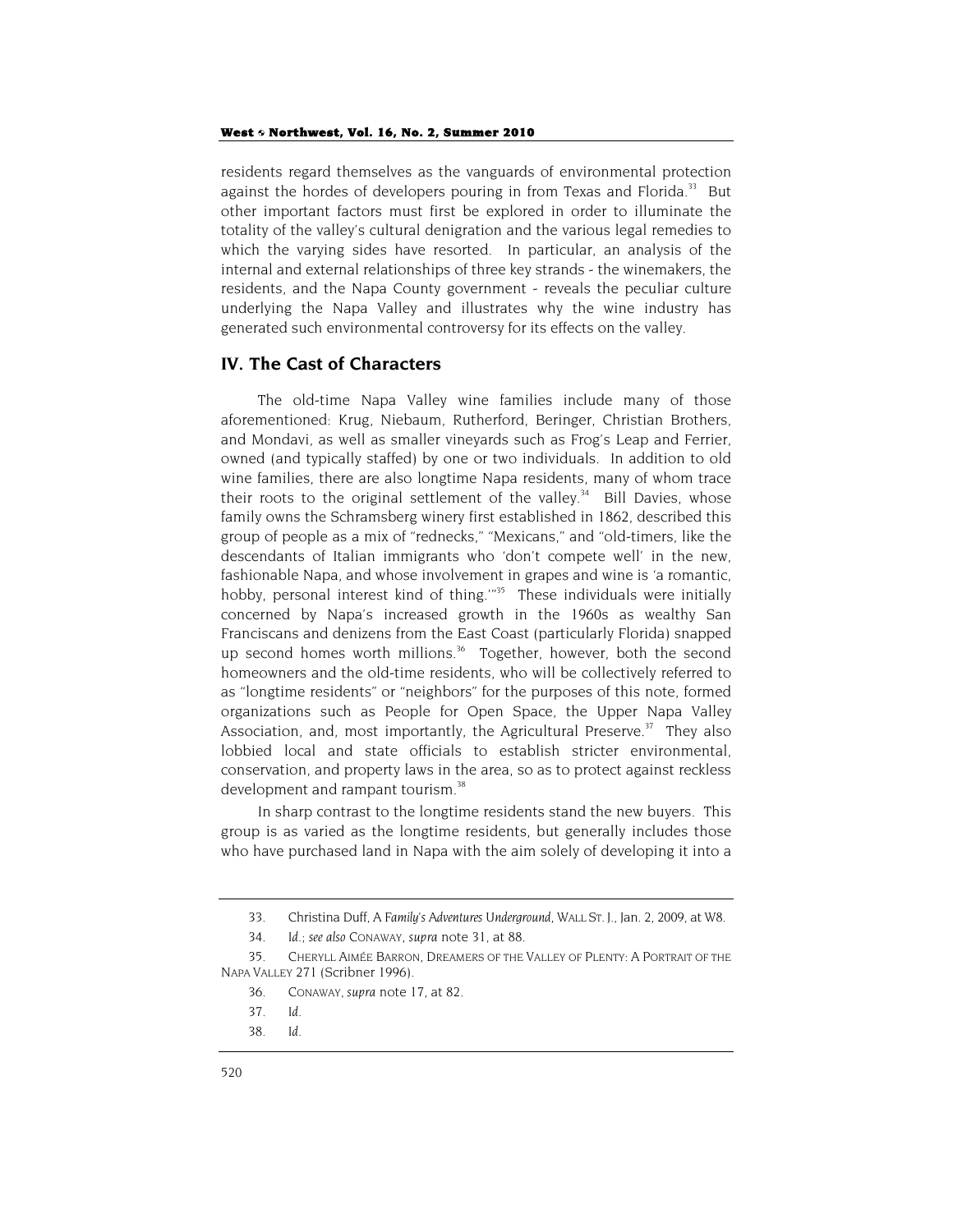winery.<sup>39</sup> Throughout this note, these individuals will be referred to as "vintners" or "winemakers." In many instances, multi-national or European firms are those behind the big land-grab.<sup>40</sup> However, there have been a few notable exceptions, in which wealthy Americans or European investors purchased multi-million dollar swathes of land in the hopes of founding a new winemaking ascendancy to either compete with the older, more established wineries, or just out of pure ego. A prime example of this rare combination of hubris and wine affinity are Dr. Julio and Amalia Palmaz, two Texans who invested \$20 million in 1997 in Cedar Knoll, a winery that had gone bust during Prohibition.<sup>41</sup> The Palmaz's experience provides a useful paradigm for assessing the clashing interests in the Napa Valley of vineyard developers and local, anti-development residents and their attendant organizations.

These two groups, the local residents and new vintners, are the predominant "sides" in the disputes that have surfaced in the past several years concerning development in Napa. The Napa County government, however, also exercises considerable might in determining the course of development, and can be considered a third faction in the wine wars. It is vital to remember this distinction when assessing the various efforts of the longtime residents, in conjunction with assistance from the local and state governments, to curb future growth in Napa and protect the valley's priceless environment.

## **V. The Fear of the Local Residents**

The ultimate fear of the local residents is the wide-scale development of previously bucolic pieces of land. $42$  The most important issues raised by developing land into large wineries include: access to water; the clearing of brush, oak trees, and other flora needed to sustain local wildlife; building new roads or widening old roads to gain access to wineries; and compliance with local building codes.<sup>43</sup>

Longtime residents first sought to deal with these problems in 1967 with the establishment of the Agricultural Preserve.<sup>44</sup> The basic premise of the Agricultural Preserve was to ensure legal protection for productive land.<sup>45</sup> The Agricultural Preserve's earliest outlines banned new building

43. Nina Schuyler, *Serving the Wine Industry: Wine Law, a Growing Field*, 33 SAN FRANCISCO ATT'Y 32, 33 (2007).

- 44. CONAWAY, *supra* note 17, at 83.
- 45*. Id*.

<sup>39.</sup> Duff, *supra* note 33.

<sup>40</sup>*. Id.*

<sup>41</sup>*. Id*.

<sup>42</sup>*. Id.*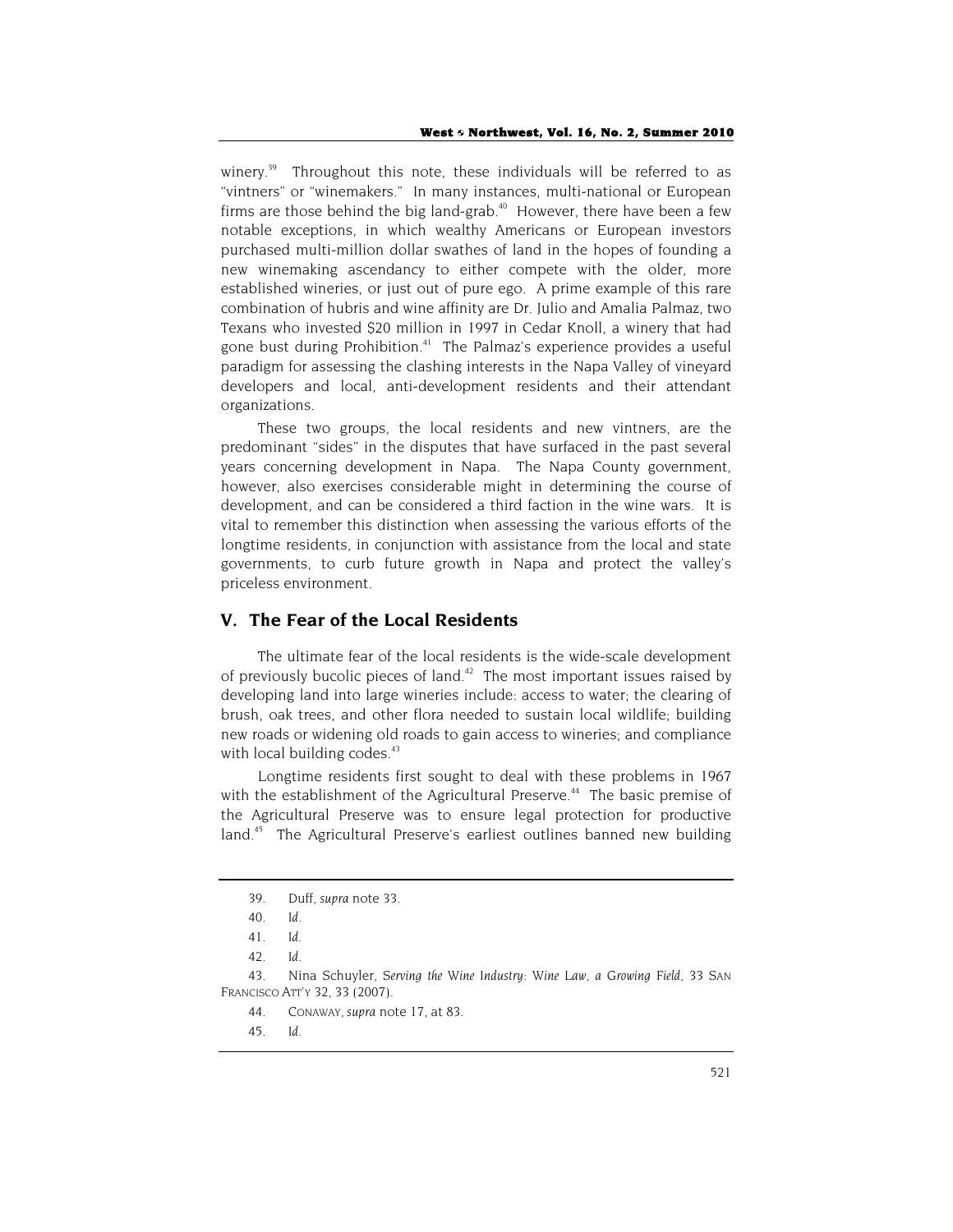#### West  $\diamond$  Northwest, Vol. 16, No. 2, Summer 2010

construction on less than twenty acres of land.<sup>46</sup> With the assistance of local politicians and state representatives, the Agricultural Preserve passed in the Napa County General Plan of 1968.<sup>47</sup> The General Plan hinged upon a "landuse" clause that provided an underpinning for all future development: The area within the Agricultural Preserve would be protected from future development on sites under forty acres.<sup>48</sup> This clause proved particularly vital in ensuring that both the basic premise of the Agricultural Preserve and the limited development campaign would continue should the composition of the Napa County Board of Supervisors change and members with prodevelopment tendencies take the places of those who sought to protect Napa's environs.<sup>49</sup>

Additions to the General Plan throughout the 1970s and 1980s saw supplementary safeguards put in place to protect the land. Interestingly, and perhaps uniquely, an aggressive, pro-growth element did not exist.<sup>50</sup> Indeed, in drafting the General Plan that currently provides the rules and regulations for Napa's wineries and development, the two sides can best be categorized as "limited growth" and "anti-growth," but most certainly not "pro-growth." The underlying reason for this is that all of the residents engaged in this particular battle were locals, but with varying ideas about how to accurately deal with Napa's expansion during the late twentieth century. The split in opinion in determining both the size and scope of land development in Napa occurred over the definition of a "winery."<sup>51</sup> The limited growth contingent, comprised of older, established wineries such as Beringer, Sutter Home, and Mondavi, argued that all existing wineries were to be grandfathered in an "overlay zone" superimposed on these wineries. $52$ This ultimately served to legalize all activities that occurred in existing wineries, particularly in terms of how they operated and made use of the land.<sup>53</sup> Importantly, the provisions were vague enough that older vineyards had room to maneuver and expand their operations if needed.<sup>54</sup> On the other side were the decidedly anti-growth proponents, including the Napa Valley Grape Growers (a collection of small wineries producing wine only sold locally, not nationally or internationally) and the Farm Bureau.<sup>55</sup> This anti-growth group wanted to impose limits on new wineries *and* prohibit the

- 54. CONAWAY, *supra* note 17, at 404.
- 55*. Id.*

<sup>46</sup>*. Id*.

<sup>47</sup>*. Id.* at 255.

<sup>48</sup>*. Id.*

<sup>49</sup>*. Id*.

<sup>50</sup>*. Id*.

<sup>51</sup>*. Id*.

<sup>52.</sup> Napa County General Plan, Oct. 23, 1992, on file with author.

<sup>53</sup>*. Id.*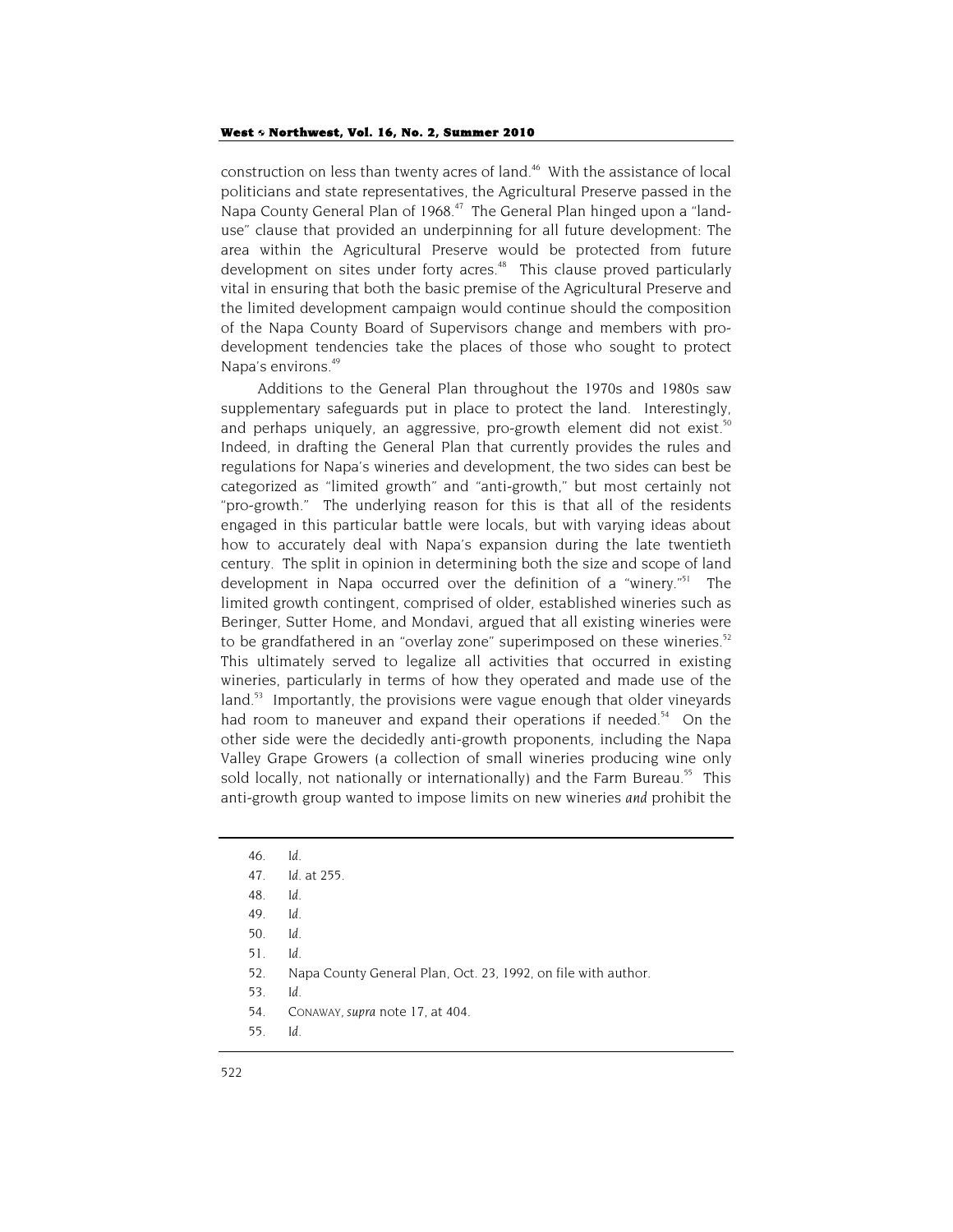expansion of existing wineries.<sup>56</sup> Further, by mandating a fixed percentage of Napa Valley grapes to be used in Napa Valley wine production, the antigrowth faction's proposals would automatically limit the expansion of existing vineyards and the creation of new wineries.<sup>57</sup>

The Board of Supervisors ultimately favored the anti-growth faction.<sup>58</sup> In its decision, the board created a 75 percent Napa Valley grape requirement for the creation of new vineyards and the expansion of existing wineries.<sup>59</sup> Any winery established after 1991 was also prohibited from giving *public* tours or tastings.60 Thus, while the decision proved victorious for the anti-growth party and demonstrated the general desire of Napa's Board of Supervisors to appease longtime residents, loopholes rifled the ultimate outcome. For instance, *private* tours and tastings were allowed should someone phone the winery and arrange for such an event. Moreover, if a buyer arrived in Napa and purchased forty acres, he might have been limited in building on the *surface* of the land, but he would not be prohibited constructing his winery below ground. Indeed, by cultivating enough grapes to meet the 75 percent requirement on the 20-40 acres that a buyer from, say, Texas purchased in Napa, he could construct an underground cave where the winery itself operated and produced and all the wine. It was this stunning development of underground wineries and clever manipulation of the land, both of which were made possible by enhanced winemaking technology that proliferated in the Napa Valley during the late 1990s and early 2000s, that set off the current crop of conflicts.

## **VI. New Regulations, New Developments, and New Disputes in Winemaking**

Like an irony out of a Greek tragedy, the advent of Napa County's Viewshed Protection Ordinance in December 2001 coincided with the development of a series of new technological advances in winemaking. The result was a dramatic irony which only Sophocles could truly appreciate; both the ordinance and the advances in winemaking could work together in an effort to promote the protection of Napa's environment, while simultaneously making use of the latest technology. People being people, however, things did not work out in such a smooth manner. Moreover, the latest series of Napa Country ordinances in tandem with regulations from the 1980s effectively worked against the new technological advances. The Napa County Board of Supervisor's reluctance to grant permits to most

<sup>56</sup>*. Id.*

<sup>57</sup>*. Id.*

<sup>58.</sup> Napa County General Plan, *supra* note 52.

<sup>59.</sup> *Id*.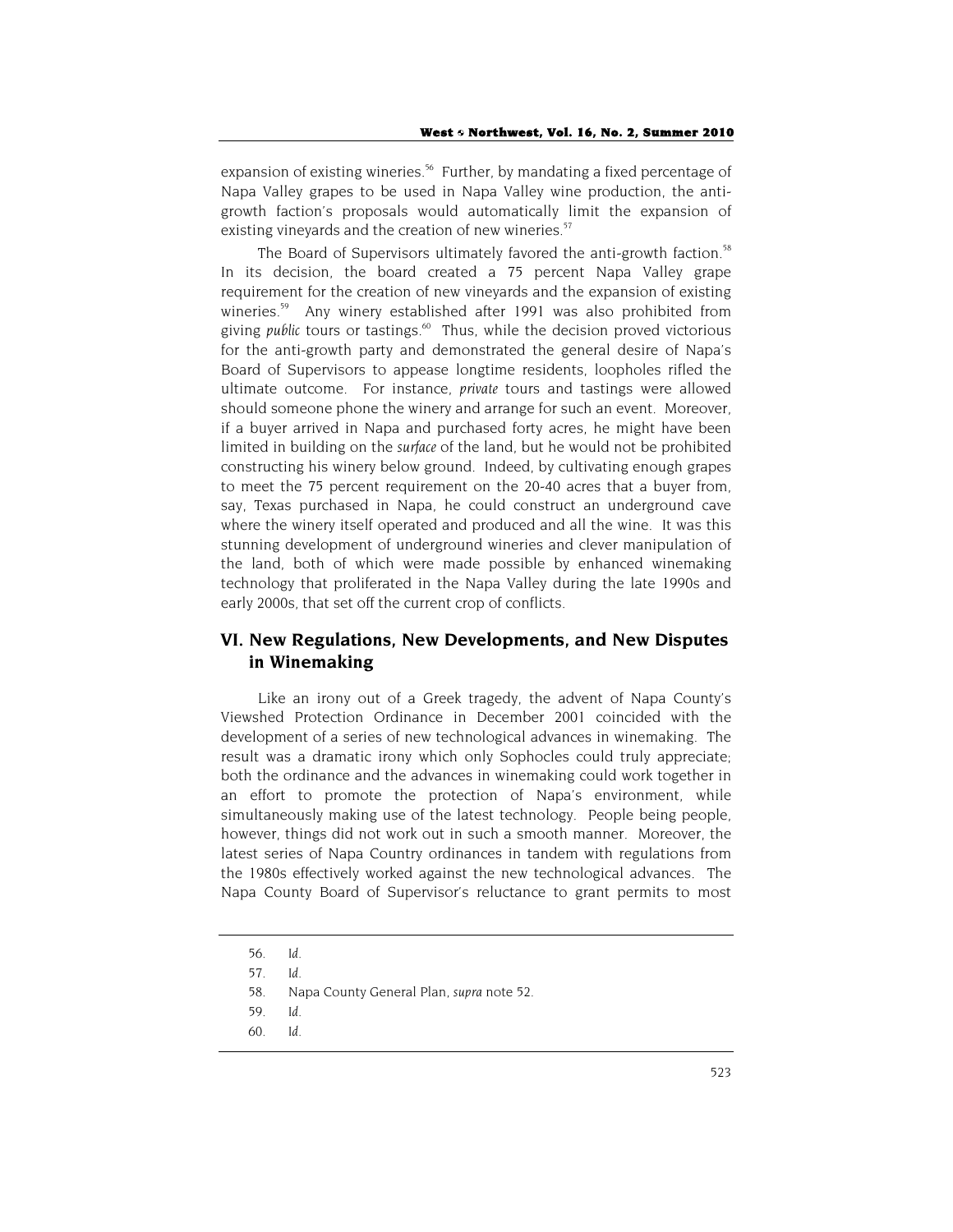#### West  $\circ$  Northwest, Vol. 16, No. 2, Summer 2010

people seeking building permits has caused new rows between winegrowers and the local government and environmental groups. Similarly, winemakers have learned how to skillfully manipulate the Viewshed Ordinance in order to continue the sort of wide-scale development that the regulation clearly did not intend. Such chicanery has set off new waves of environmental unrest.

The passage of the Viewshed Protection Ordinance by Napa County's Board of Supervisors in December 2001 enshrined an environmental idealism that had grown throughout the Napa Valley since the late  $1980s$ .<sup>61</sup> As one winemaker remarked about the generally "green" nature of the Valley, "If I weren't growing grapes, I'd probably be a tree hugger."62 Or, as *The New York Times* astutely commented in a 2002 article highlighting the ill-will that the recently enacted ordinance had generated, "On the one side are green, anti-urban alumni of the University of California who have come to Napa to live. On the other side are green, anti-urban alumni of the University of California who have come to Napa to farm."<sup>63</sup> The Viewshed Ordinance itself reflects this "green" commitment to the environment with which the majority of valley denizens - whether residents or grape growers - can identify. The regulation itself is fairly simple and straightforward: New buildings on Napa County's hillsides must be camouflaged from public view in their design, placement, and landscaping.<sup>64</sup> The purpose of the Viewshed Ordinance is to "protect and preserve views of major and minor ridgelines from designated public roads" and also to "minimize cut and fill, earthmoving, grading operations and other such man-made effects on the natural terrain" to ensure that finished construction projects are compatible with the existing land and character.<sup>65</sup>

Despite the innocuous language of the regulation, it has the unique designation of having been at the center of nearly every wine-based land dispute in Napa since 2001. $\frac{66}{5}$  The chief reason for its ubiquitous appearance in adversarial actions is explained in party by the advent of new winemaking techniques employed by Napa Valley vintners. The plans at Georges de Latour Private Reserve, a new Napa winery that began production in 2008

<sup>61.</sup> NAPA COUNTY, CAL., CODE OF ORDINANCES ch. 18.106 (2001), *available at* http://library.municode.com/HTML/16513/level2/T18\_C18.106.html.

<sup>62.</sup> Charlie Smith quoted in Joseph Kahn, *Legal Fighting in Paradise: Fury Over Napa Vineyards*, N.Y. TIMES, April 14, 2002, http://query.nytimes.com/gst/fullpage. html?res=9401E2D9133CF937A25757C0A9649C8B63&sec=&spon=&&scp=11&sq=Na pa%20Valley%20lawsuits&st=cse (last visited Mar. 5 2009).

<sup>63.</sup> See Kahn, *supra* note 62*.*

<sup>64</sup>*.* NAPA COUNTY, CAL., CODE OF ORDINANCES, *supra* note 61.

<sup>65</sup>*. Id*.

<sup>66.</sup> Nathan Crabbe, *Winery Gets Go Ahead Under Viewshed Rules*, NAPA VALLEY REG., Apr. 19, 2002, *available at* http://www.napavalleyregister.com/articles/2002/04/ 19/news/export32018.txt (last visited Mar. 4, 2009).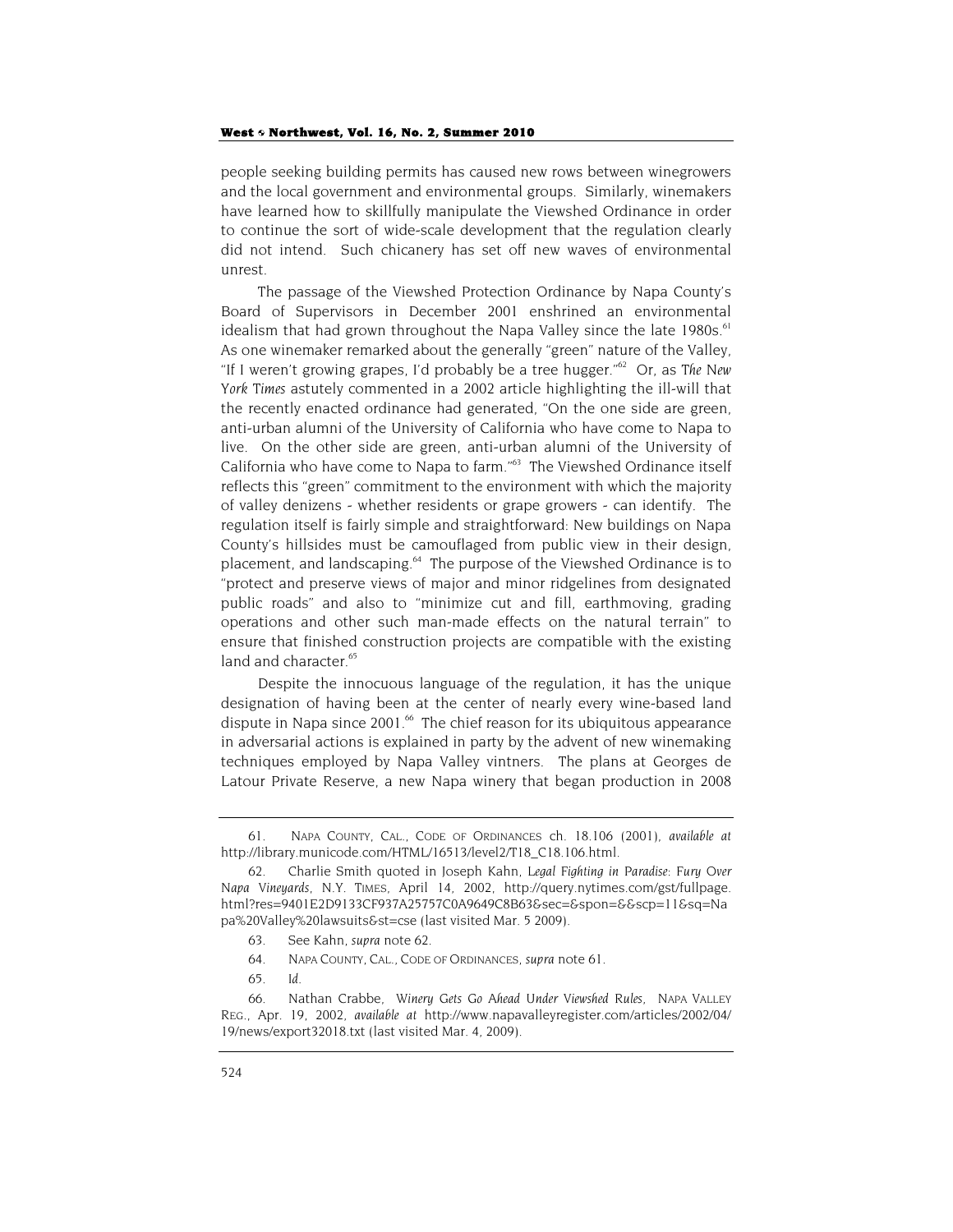and started to offer tastings in the spring of 2009, illustrates the vintners' newest methods: twenty-three state-of-the-art oak and stainless steel fermenters in an underground chamber equipped with cooling and heating capability; a special area created for barrel fermentation, replete with rollers for the barrels that enable the casks to spin in place during the fermentation so as to improve the taste of the wine; and climate control throughout the facility to enable extended maceration and a consistent temperature required to "produce wines of gentle extraction and finesse, with a focus on tannin management."<sup>67</sup> Georges de Latour chose to construct the winemaking facility at an existing building on its grounds. $68$  Irrespective of where Georges de Latour houses its wine techniques, the sheer size and scope of modern wine production is made abundantly clear in the description of its operations. Importantly, however, de Latour's adherence, in spite of its magnificent size, to the Viewshed Ordinance indicates that it is possible to follow local environmental regulations while building new winemaking operations.

Similarly, commentators hailed the Napa County Planning Commission's approval of Pahlmeyer Vineyards in 2002 as the "test case" for the Viewshed Ordinance.<sup>69</sup> The Napa County Planning Commission's unanimous approval of the construction of a 40,000-square-foot winery with an additional 16,000-square-foot outdoor patio for tastings won acclaim from many, as the vineyard's approval illustrated the ability to harmonize new technological developments in winemaking with the wishes of local neighbors that Napa remain a bucolic environmental haven.<sup>70</sup> Reports and neighbors suggest that development of the property into a 100,000-gallon per year winery was possible due to its "hidden" location behind the vineyards, thus obscuring it from roadside views.<sup>71</sup> Further, the materials used to build the winery were non-reflective and natural, while outside lighting was kept to a bare minimum.<sup>72</sup> These various steps ensured both that Pahlmeyer Vineyards existed within the confines of the law, and more importantly, that the Viewshed Ordinance could effectively address both wine and environmental interests. Despite the fears of some nearby residents that the Napa County Planning Commission's approval of the winery would "gut" the Viewshed Ordinance and scar the hillsides as bulldozers ploughed away the earth to make room for vineyards, the

<sup>67</sup>*. Beaulieu Vineyard Will Create Facility for Iconic Reserve Wine,* NAPA VALLEY REG., Oct. 19, 2007, http://www.napavalleyregister.com/articles/2007/10/19/features/wine/ doc47181f769b64d314379800.txt (last visited Mar. 4, 2009).

<sup>68</sup>*. Id.*

<sup>69.</sup> Crabbe, *supra* note 66.

<sup>70</sup>*. Id*.

<sup>71</sup>*. Id.*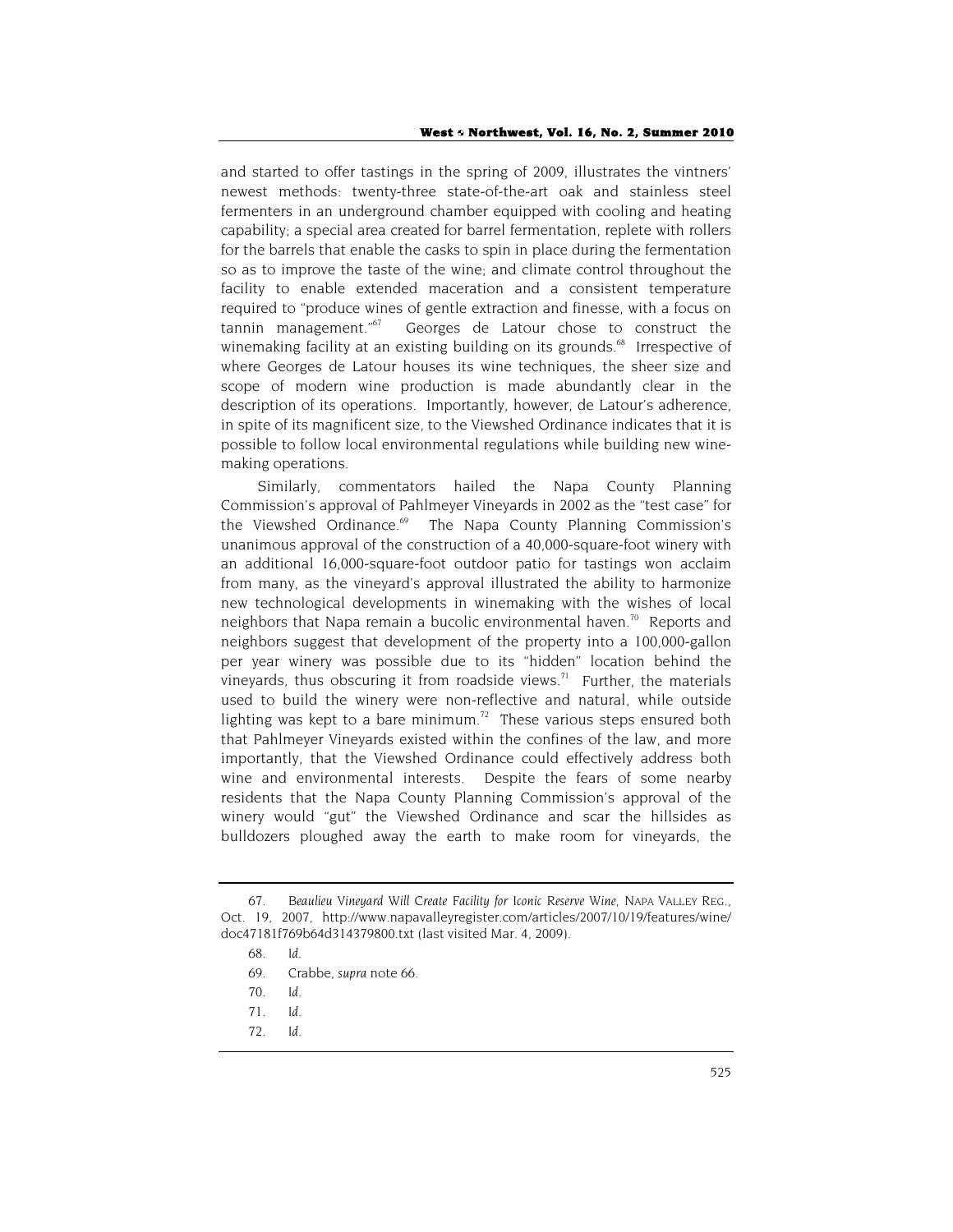#### West 6 Northwest, Vol. 16, No. 2, Summer 2010

Pahlmeyer Vineyard went on to become one of Napa's best-regarded wineries by 2008.<sup>73</sup> Moreover, Pahlmeyer's decision to donate fifty-seven acres of his winery's land to the Napa Valley Land Trust ameliorated the concerns of any disgruntled neighbors desiring environmental protection.<sup>74</sup>

Notwithstanding the continued ability to construct above ground in accordance with the Viewshed Ordinance, the expansion of winery operations and the vast amounts of space required to produce wine in accordance with the latest technological updates has resulted in many wineries going "underground" since 2002. The single-largest factor driving the subterranean movement is inherently simple: Most new vintners have found that cave permits are easier to obtain than their above-ground counterparts, and they are the easiest way to adhere to the Viewshed Ordinance.<sup>75</sup> Despite such advantages, and although many individuals in Napa may have favored speakeasy wineries during Prohibition, subterranean monoliths have come to occupy a tenuous place in Napa's heart and mind. On the one hand, underground wineries allow winemakers to employ the latest technologies without fear of violating local ordinances. Yet these wineries also wreak environmental havoc, particularly during their construction as the removal of brush, shrubbery, and trees results in lost habitat for indigenous fauna, soil erosion, and polluted streams. Accordingly, development regulations have abounded in Napa and Northern California during the later decades of the twentieth century and into the new millennium due to an onslaught of environmental activism and green fervor.

The saga of Palmaz Vineyards best illustrates this dilemma in squaring modern winemaking technology and environmental protection. Owned by Dr. Julio and Amalia Palmaz, the vineyard's winemaking facilities are similar to those of Georges de Latour in both their sleek appearance and technologically advanced methodology.<sup>76</sup> Palmaz Vineyards prominently boasts an entirely computer-controlled winemaking process, complete with a destemmer and sorting table for the grapes, as well as a trapdoor through which the grapes drop into one of twenty-four stainless steel fermentation tanks, which in turn rotate on a carousel.<sup>77</sup> Following this process, the wine flows through hoses into fourteen larger tanks that both blend and bottle the wines.78 After the bottling is completed, the wine proceeds on conveyor

<sup>73.</sup> James Laube, *Pahlmeyer Chardonnay Napa Valley 2006*, WINE SPECTATOR, Aug. 28, 2008, at 129.

<sup>74.</sup> Paul Franson, *Many Napa Vineyards on the Market*, WINES & VINES, June 19, 2007, at 54.

<sup>75</sup>*. Id*.

<sup>76.</sup> Duff, *supra* note 33.

<sup>77</sup>*. Id.*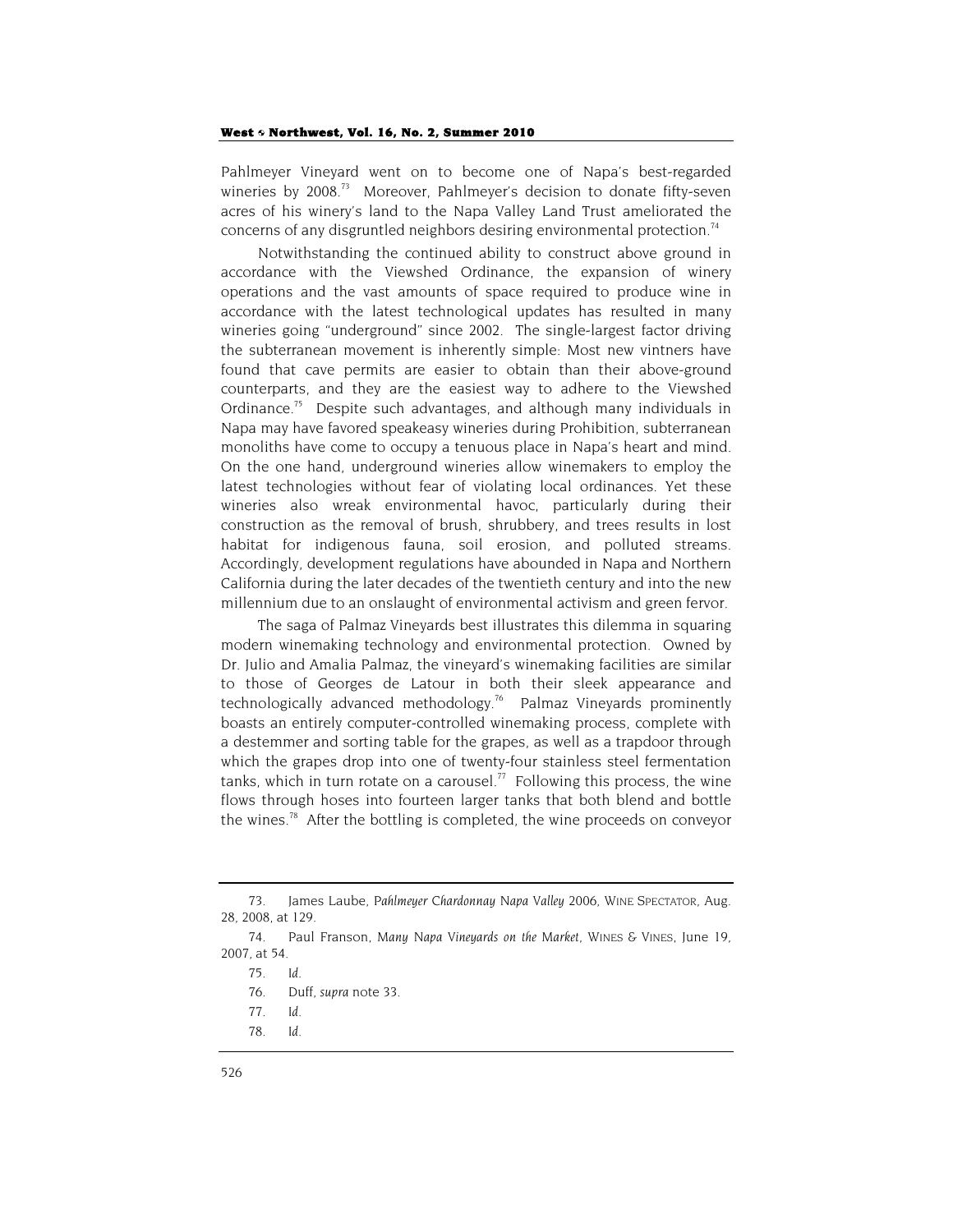belts, arranged in a pinwheel, to various "aging caves."<sup>79</sup> If it all sounds complex, it is. In fact, the Palmaz wine operation proved so intricate that the couple decided to go underground in constructing their state-of-the-art facility.<sup>80</sup> The Palmazes maintain that their reasoning for underground operations - something of a sweet irony given that the land upon which Palmaz Vineyards sits is the site of the old Cedar Knoll winery, abandoned until the Palmazes purchased it eighty years after its failure due to Prohibition - is that cave permits are far easier to obtain in Napa Valley than above-ground permits.<sup>81</sup>

The Palmazes however, did not wait for the complete consent of the Napa County Planning Commission prior to beginning their initial construction efforts.<sup>82</sup> Instead, they began clearing shrubs and oak forests to make way for their grapes.<sup>83</sup> One neighbor, Louise Dunlap, was strolling along her property one day when she "[saw] the sky open up where an oak forest had once been," and subsequently convened a meeting between thirty neighbors and the Palmazes.<sup>84</sup> The angry discourse only increased at the Napa County Planning Commission's hearings, but despite protests from the neighbors that the Palmazes had cleared brush to mark their property and expanded a road that cut along the hillside, "the county eventually approved the Palmaz's permits, finding no cause to deny them."<sup>85</sup>

Although this victory, and subsequent construction of the 100,00 square-foot cave-based winery operation, may appear a setback for environmental concerns in Napa Valley, the legal troubles that the Palmazes found themselves in following the commission's approval illustrate that even if cave permits are easier to obtain in Napa because they do not require strict adherence to the Viewshed Ordinance, wineries cannot evade the law. In April 2007, Napa County filed suit against the Palmazes, alleging that the couple had planted 750 vines too close to a creek, and that the Palmazes had failed to obtain permits to repair two bridges on the property.<sup>86</sup> The county and vineyard subsequently reached a settlement in late summer of 2007, in which the Palmazes paid a fine of \$550,000, removed hundreds of vines near the stream, and planted 160 new oak trees on their property.<sup>87</sup> The total cost for the legal battle:  $$1.25$  million.<sup>88</sup> Palmaz

- 86*. Id*.
- 87*. Id.*

<sup>79</sup>*. Id*.

<sup>80</sup>*. Id.*

<sup>81</sup>*. Id.*

<sup>82</sup>*. Id*. There is no explanation as to why the Palmazes did not wait for full approval of the winery's plans by the Napa Valley Planning Commission.

<sup>83</sup>*. Id.*

<sup>84</sup>*. Id.*

<sup>85</sup>*. Id.*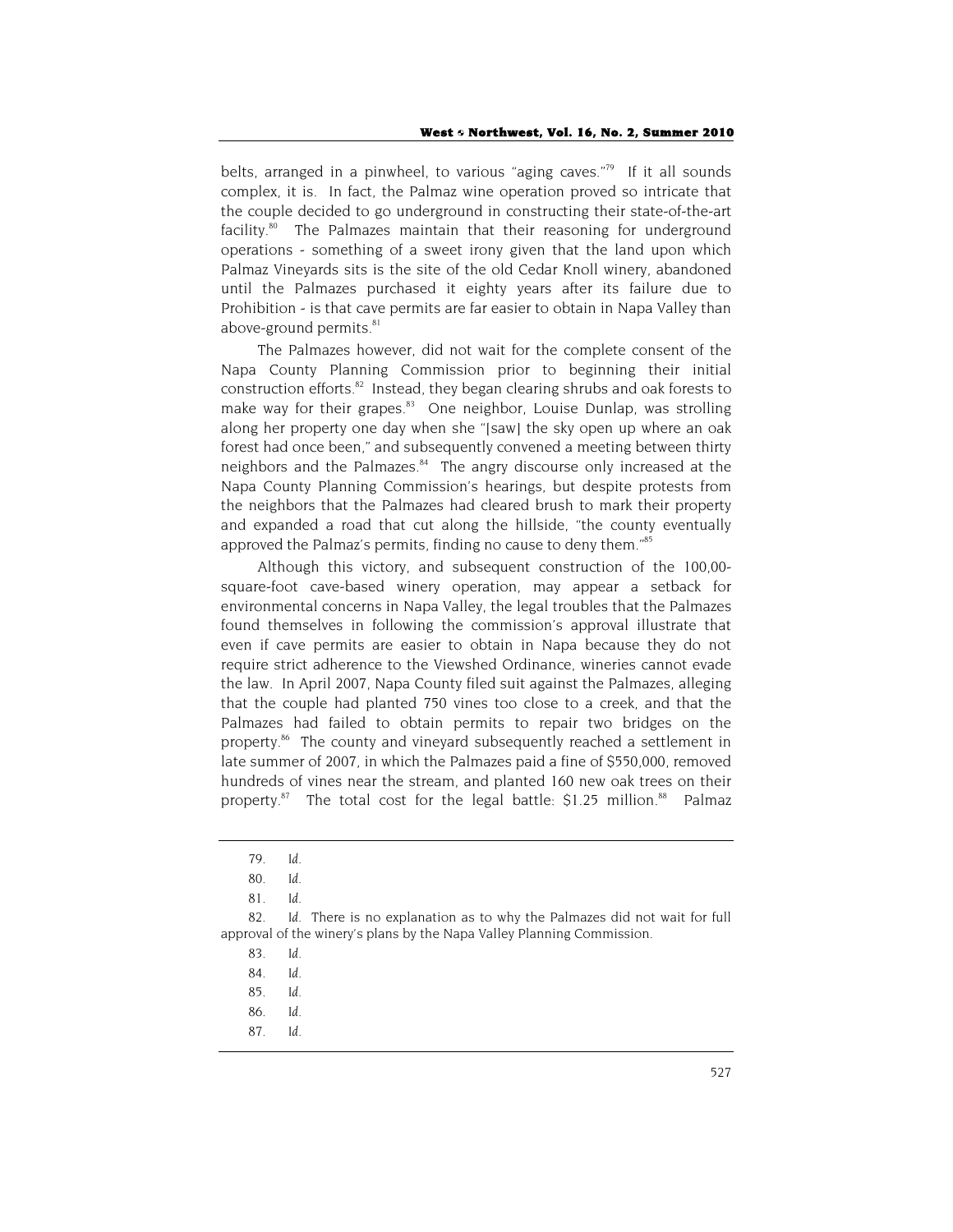Vineyards is now complete, and producing 6,000 cases of cabernets and 1,000 cases of white wines per year that sell from between \$32 to \$150 per bottle.<sup>89</sup> Tensions remain, however, between the Palmazes and their neighbors over the construction of the 100,000-square-foot wine cave that altered the above-ground landscape. Amalia Palmaz reflects that, "I am not the darling of the place," a sentiment echoed in the words of Louise Dunlap, "They are not my favorite neighbors."<sup>90</sup>

## **VII. Making Progress in the Land of Eden: The Permit Process and Dispute Resolution**

These vignettes encompass the spectrum of dispute resolution methods in wine and environmental conflicts in Napa Valley. The vintners moved in with their new technology, the neighbors became incensed, and the county intervened by either approving the wineries' construction or filing a lawsuit against the vintners. Understanding how and why the wineries employed the two different permit processes to both their benefit and that of the environment (or, contrarily, to the detriment of the environment) yields important lessons for future winery development in Napa Valley. In understanding the failures and triumphs of local environmental regulations in Napa and their effects on winemaking within the context of dispute resolution, more sustainable practices may result that will enable Napa's storied place in the American imagination to continue forward without so much animosity

As indicated earlier, vintners currently have two options to obtain permits and construct their wineries. The first is an above-ground permit that must comport with the Viewshed Ordinance. The second is to obtain a below-ground cave permit. Although this must also adhere to the Viewshed Ordinance, the standards prove far more relaxed because vintners construct the caves underground. In deciding which permit to obtain, many vintners in recent years have opted for the latter because of three important considerations: ease of obtainment; substantially reduced costs; and greater flexibility in how to construct the winery. $91$  Each of these three factors will be assessed and compared to the relative costs and benefits of the Viewshed Ordinance. An analysis of the advantages and pitfalls of both options illustrates why such contentions remain and considers how to alleviate them.

<sup>88</sup>*. Id.*

<sup>89</sup>*. Id*.

<sup>90</sup>*. Id*.

<sup>91.</sup> Angela Frucci, *The Fruits of Burrowing: In Napa Valley Caves Are More Than Places to Store Wine*, S.F. CHRONICLE, Mar. 6, 2005, http://www.sfgate.com/cgibin/article.cgi?f=/c/a/2005/03/06/REGM2BK1G51.DTL (last visited Mar. 4, 2009).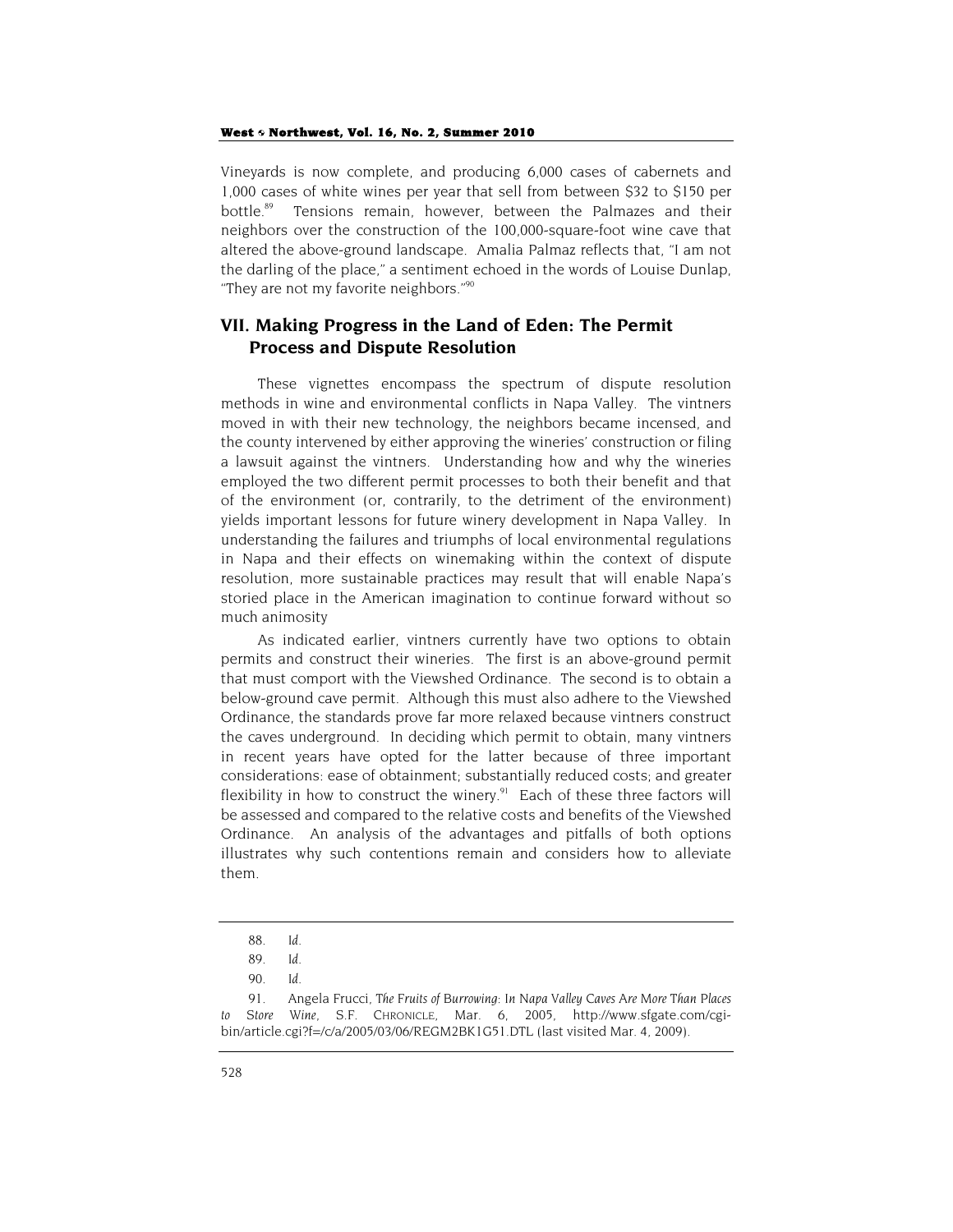In nearly every survey and article conducted about winery construction in Napa since the 2001 passage of the Viewshed Ordinance, vintners have largely cited the relative ease of obtaining a cave permit as the singlebiggest reason in constructing underground wineries. $92$  While an aboveground permit may take years, numerous discussions with neighbors, and dozens of hearings before the Napa Valley Planning Commission, a winemaker can obtain a below-ground (or cave) permit in a matter of months.<sup>93</sup> Such was the case of Bob and Louise Dye, both of whom wanted a cave permit due to environmental awareness and cost effectiveness.<sup>94</sup> Following their 2004 application to the Napa County Planning Commission, the couple had a cave permit by year-end, and their only true hindrance to construction was waiting for a cave construction company due to the ready demand for subterranean wineries in Napa.<sup>95</sup> Jim Curry, owner of a cave construction firm, noted that the Napa County Planning Commission is "friendly" in granting cave permits because "rarely is there an environmental issue. To build a building to store wine is a highly regulated matter. To build a cave is a much simpler process from the standpoint of permits."<sup>96</sup> This suggests that Napa County, in its own commitment to maintain the environment through the various mechanisms, coalitions, and ordinances that have characterized its history, attempted to strike a balance between the two warring factions. The county has arguably "promoted" new wineries that favor cutting-edge technology by granting the cave permits, yet it has also ensured the continued protection of the environment in requiring that projects such as the Plamaz's and Georges de Latour's remain belowground, rather than above. Furthermore, the planning commission's reticence to approve Pahlmeyer's vineyard unless he dedicated a portion of his property to the Napa Valley Land Trust denotes the county's generally "green" spirit and commitment to the environment.

In addition to the ease in acquiring underground permits, many vintners prefer cave permits because both permission and constructing the winery prove less expensive. As reflected upon earlier, the length of time to acquire an above-ground permit can last for several years, which necessarily increases the attendant administrative and legal costs. Similarly, the planning commission grants most cave permits within the span of a year and these permits are also less expensive to obtain. $97$  Additional, hidden costs also frequently result during the construction process for aboveground wineries, as the vintners' attempt to adhere to the Viewshed

<sup>92</sup>*. See* Frucci, *supra* note 91; *see also* Crabree, *supra* note 66.

<sup>93.</sup> Frucci, *supra* note 91.

<sup>94</sup>*. Id*.

<sup>95</sup>*. Id*.

<sup>96.</sup> Jim Curry quoted in Frucci, *supra* note 91.

<sup>97.</sup> Crabbe, *supra* note 66.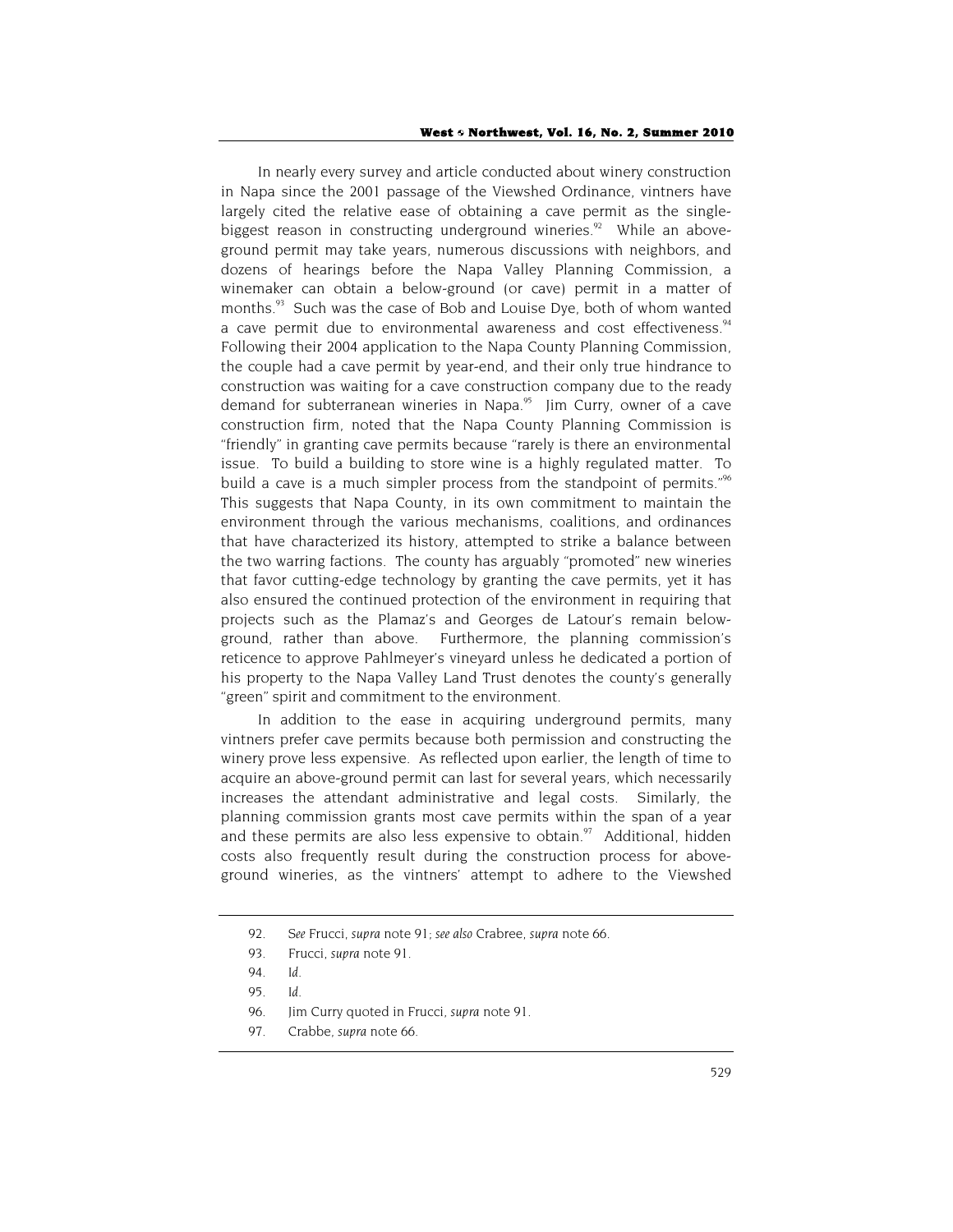Ordinance's requirements that natural materials be used in construction and that the building itself remain hidden from public view. These additional expenses increase the construction cost of a winery by two to three times the amount spent on an underground winery.<sup>98</sup> By most estimates, that would have placed the Palmaz's \$500 million underground winemaking extravaganza at a whopping \$1 billion to \$1.5 billion above ground!<sup>99</sup> Thus, for the Palmazes and Dyes, substantial savings can result through cave construction.

The third consideration for many vintners in building underground is the increased flexibility it provides. Although caves require that an army of engineers from both corporate firms and the Occupational Safety and Health Administration review the plans in order to ensure that hillsides will not give way and collapse on the winemaking operations, building underground ultimately enabled people like the Palamzes to construct a facility ten times larger than any above-ground winery.<sup>100</sup> Given the advent of new, state-ofthe-art wine technology that necessarily requires more space, caverns are a much sought-after method in wine production. Such advanced technology has the added benefit of requiring little upkeep, and even prior to the 2000s, caves required minimum maintenance, power, and cooling.101 In that sense, the cave also provides an inherently efficient method of wine production. Furthermore, there is a natural benefit that subterranean winemaking operations offer, as architect John Lail maintained, "Caves make all the sense in the world. They're perfect for wine, which needs cool storage, no light, and a certain amount of moisture in the air."<sup>102</sup>

Given these three, favorable benefits to cave permits and construction, few, if any, reasons seem to exist for winemakers to obtain above-ground permits and run into the thicket of hearings, disputes, and controversies that will result in meetings with the Napa Valley Planning Commission, neighbors, and the general public. Yet just because it is simpler, cheaper, and more efficient to obtain a cave permit, the construction itself creates environmental havoc that raises the fury of both neighbors and Napa County.

Such ire was most spectacularly witnessed in the Palmaz's underground winery, yet dozens of other examples abounding in recent years highlight similar problems. In all instances of cave construction, vast amounts of shrubbery and oak forests must be cleared in order to begin

<sup>98</sup>*. Id*.

<sup>99.</sup> Frucci, *supra* note 91.

<sup>100</sup>*. Id*.

<sup>101</sup>*. Id*.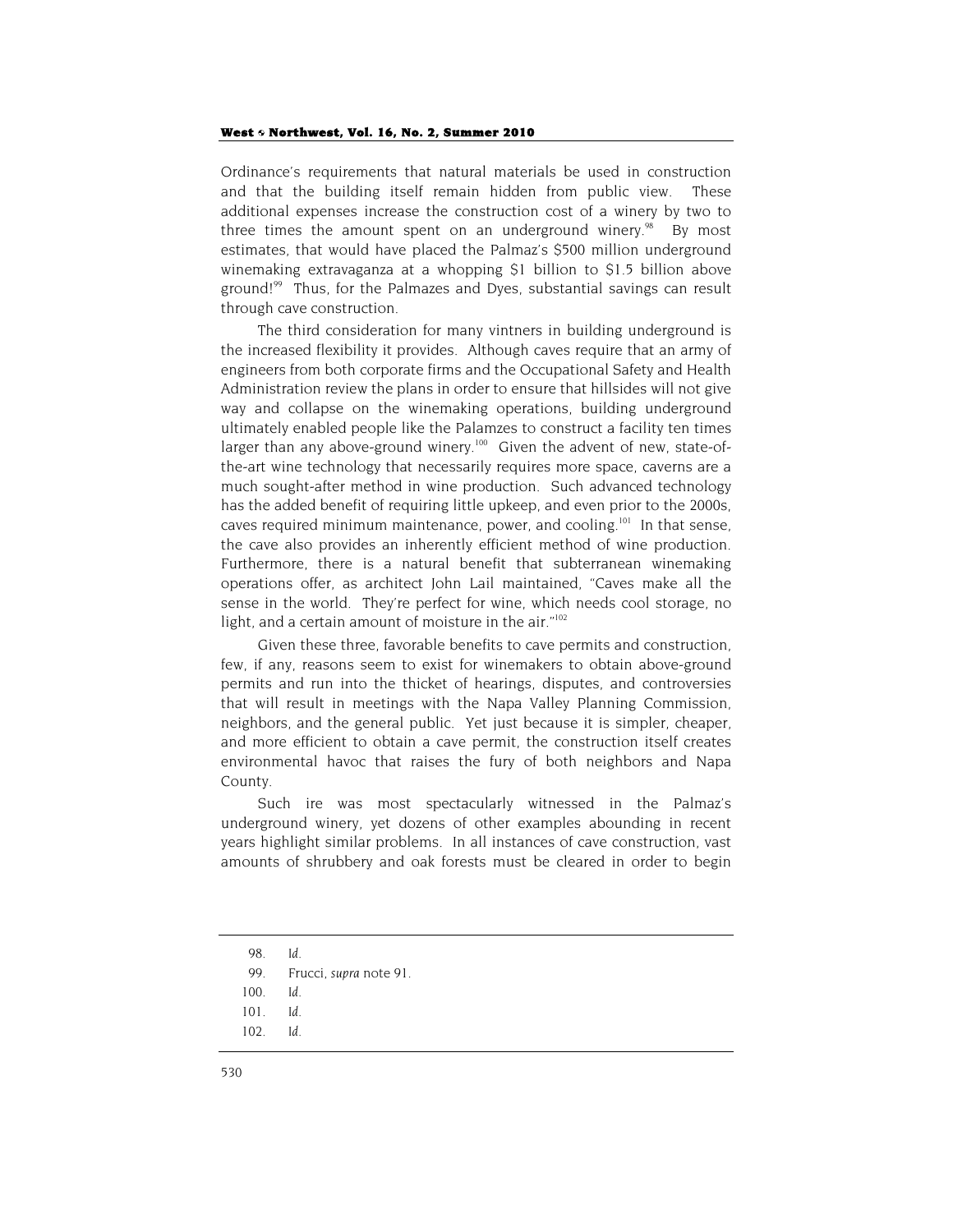digging into the hillsides.<sup>103</sup> Although cave construction spares thousands of square feet of shrubbery on the earth's surface that would otherwise be swallowed up by winemaking facilities in above-ground building schemes, the effects are still pronounced. Indeed, such clearances lead to a devastation of not only the local flora and those fauna relying upon the shrubbery and oak trees for sustenance, but also induce mourning (and fury) amongst resident environmentalists. When locals sued Napa County for approving the plans of the Tom Eddy Winery, one allegation in the complaint bemoaned the loss of fifty-six oak trees that the project promised to fell, and further maintained that the desolate, barren landscape would prove aesthetically displeasing.<sup>104</sup> Eddy (who was named a co-defendant alongside Napa County) countered in the response that he would "replant" the trees with acorns from the fifty-six felled oaks, and further noted that if neighbors wanted more lush vineyards, "that would mean knocking down more trees.<sup>"105</sup> Unsurprisingly, the dispute remained at an impasse for several years before finally settling for an undisclosed sum out of court.<sup>106</sup>

Perhaps even more worrisome beyond the immediate devastation of flora and fauna as a result of the construction of either above or belowground wineries are the effects on human development. Such a quandary is best highlighted in the clearing of brush for the Viader Winery, where "young vines protruded from a steep slope deprived of ground cover, the soil free not just of pebbles now but also of native plant life."<sup>107</sup> The year that the Viader Winery cleared the hillsides for development, strong winter storms moved in off the Pacific and the heavy rains ultimately led to mudslides.<sup>108</sup> Due to the lack of shrubbery, the earth gave way, causing homes and vineyards to slide down the hillside, leaving a trail of devastation in their path before ultimately settling in the reservoir that supplies St. Helena with its water.<sup>109</sup> Questions arose over the potability of the drinking water, as well as the continued viability of aquatic life in the reservoir.<sup>110</sup> However, the

<sup>103.</sup> Paul Franson, *Wine Caves Continue in Popularity*, WINE BUSINESS MONTHLY, June 15, 2005, *available at* http://www.winebusiness.com/wbm/?go=getArticle& dataId=38872 (last visited Mar. 5, 2009).

<sup>104.</sup> Nathan Crabbe, *Napa County Sued Over Winery Approval*, NAPA VALLEY REG., Jan. 20, 2002, *available at* http://www.napavalleyregister.com/articles/2002/01/20/ news/export20316.txt (last visited Mar. 5, 2009).

<sup>105</sup>*. Id*.

<sup>106</sup>*. Id*.

<sup>107.</sup> CONAWAY, *supra* note 31.

<sup>108.</sup> Thomas McNamee, *Sour Grapes*, N.Y. TIMES, Oct. 20, 2002, http://query.nytimes.com/gst/fullpage.html?res=9E06E2D6163AF933A15753C1A9649 C8B63&sec=&spon=&&scp=10&sq=Napa%20Valley%20lawsuits&st=cse (last visited Mar. 7, 2009).

<sup>109</sup>*. Id*.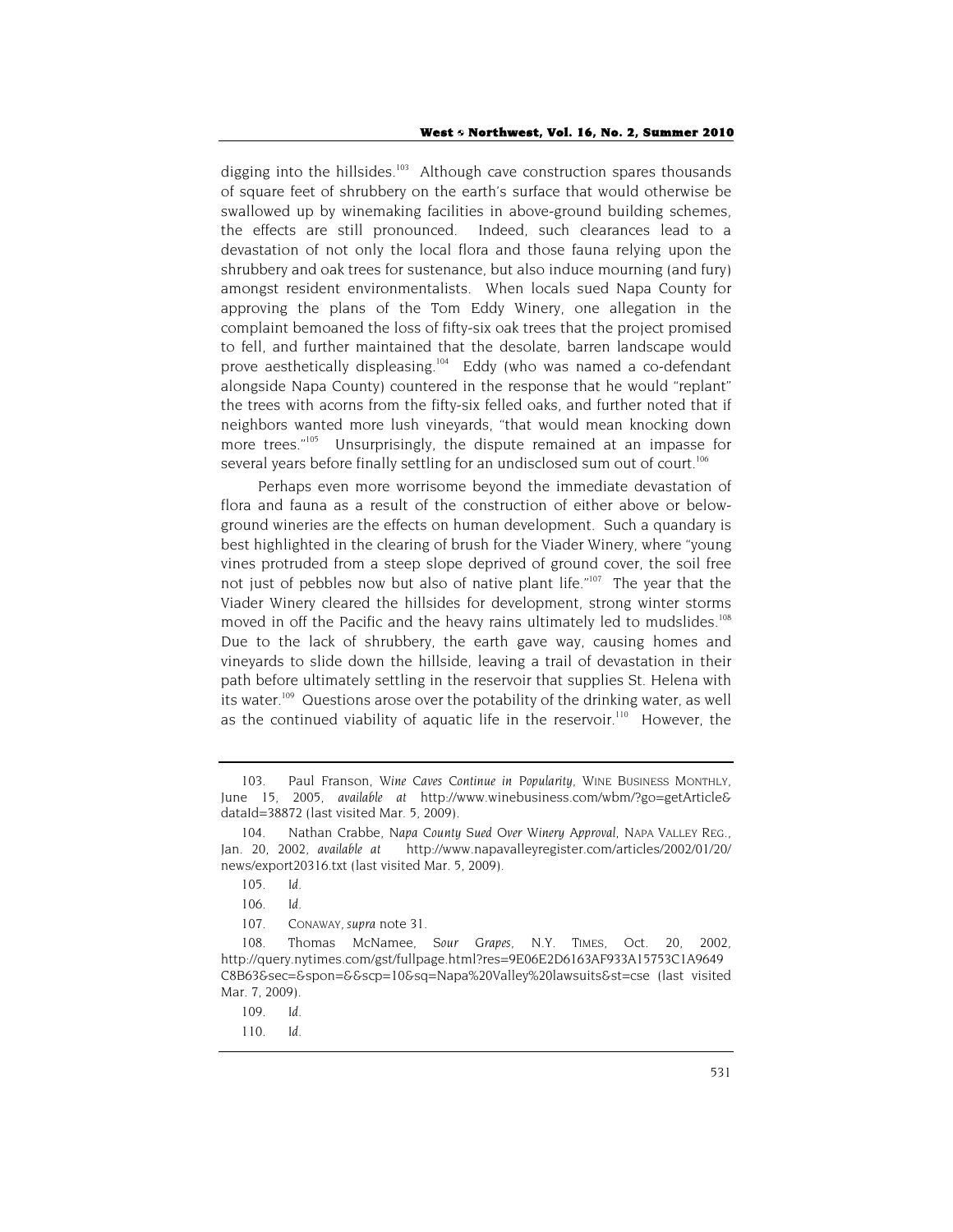#### West  $\diamond$  Northwest, Vol. 16, No. 2, Summer 2010

vineyard's owners ultimately escaped with a small fine, which induced obvious wrath from the local residents.<sup>111</sup> Neighborly aversion towards vintners is thus not surprising in modern Napa, regardless of whether or not the self-styled Bacchus' have chosen to build above or below-ground wineries. In either instance brush and shrubs must be cleared, resulting in a barren hillside susceptible to mudslides and more sustained periods of drought.

## **VIII. All for One and One For All: An Assessment of the Factional Interests**

Assessing both the positive and negative ramifications yields a sharp juxtaposition that any individual seeking to understand the complex web of factional interests present in the modern Napa Valley must disentangle. For while the cave wineries appear, facially, to be more conducive to environmental goals and reform, they involve just as many environmental dilemmas as their above-ground counterparts. Only through parsing the negative effects of each method and assessing the positive outcomes does a clearer picture emerge. While the above assessment quite obviously accomplishes this through a series of vignettes concerning wineries built above-ground and underground alongside explanations about how such vineyards have affected the environment, the final step of the analysis involves an assessment of precisely *whose* interests are negatively or positively affected by the various methods of winemaking. In the following sub-sections, therefore, attention will be given to the three main factions in modern Napa Valley wine disputes - the vintners, the county, and the neighbors - and what they all wish to see happen to serve their goals and desires. By thus assessing their attendant interests, a more cohesive, functional plan for future sustainable, environmentally friendly development can result.

## **A. The Interests of the Winemakers**

In its mission statement, the Napa Valley Vintners Association clearly articulates that its goal "[is] to promote and protect the Napa Valley Appellation."<sup>112</sup> In the Vintners Association's mind, this goal can be achieved through a vision in which "the Napa Valley will be recognized as a winegrowing region second to none [and] the Napa Valley will be preserved and enhanced for future generations."<sup>113</sup> These dual goals, however,

<sup>111</sup>*. Id*.

<sup>112.</sup> Napa Valley Vintners Association, *The Mission of the Napa Valley Vintners* (1943), *available at* http://www.napavintners.com/about/ab\_1\_mission.aspx (last visited Mar. 5, 2009).

<sup>113</sup>*. Id.*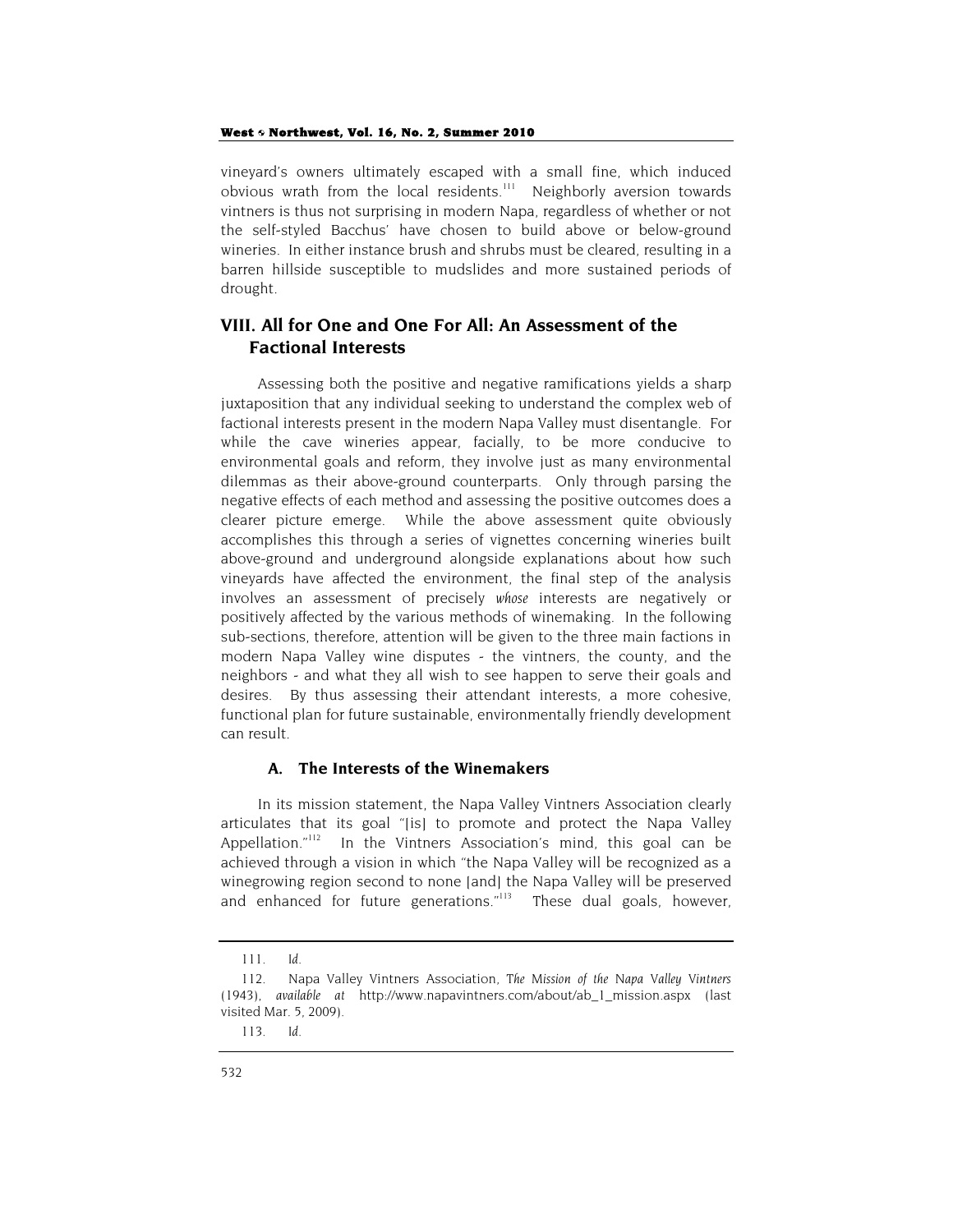frequently conflict. The real struggle for the winemakers of Napa Valley is both to produce world-class wine, while also respecting the scenic, environmentally unique valley in which they live. For the vintners, this raises several considerations. Foremost, they require enough land to produce their wine in accordance with the most advanced wine-making techniques available. Secondly, they must harness this land in economically efficient ways so as to realize a profit. Third, they must promote their vineyards and wineries in order to attract tourists and wine connoisseurs alike. While certainly not exhaustive, these three considerations are some of the most important, and will hopefully serve as a springboard for future debate.

In assessing these three interests, it is abundantly clear that in order to fulfill both the Vintners Association's goals of wine production and environmental sustainability, modifications must be made to the existing laws and the changes must be strictly enforced. In order to harness the maximum amount of land to exploit popular technology, cave-based permits may be favored because they allow for more development than current landbased permits. Furthermore, as alluded to earlier in the analysis, the underground wineries give vintners the opportunity to make use of the most current winemaking technology available without fear of aesthetically affecting the hillsides in contravention of the Viewshed Ordinance. However, given the Viewshed Ordinance's wide-ranging provisions combined with the earth-burrowing that quite clearly results in constructing subterranean caverns, cave-based wineries *will always* affect the surface of the earth, and thus arouse the ire of neighbors. Thus, by relaxing the Viewshed Ordinance for those wineries that have obtained cave-based permits yet upholding the Viewshed Ordinance in the strictest sense for those grape growers who choose to build above ground, a tenuous middle ground may exist.

Such a proposal also helps the winemakers to realize their second interest: turning a profit. Given that cave permits are more cost-effective to obtain and that cave-based wineries prove less expensive to build, the use of more underground permits will help wineries to cut initial construction costs. As previously mentioned, it costs two to three times more to build ground-level wineries than to construct underground operations.

In building wineries below ground, vintners can also attract more tourists and wine connoisseurs to their estates, thereby fulfilling the third consideration. The "wow" factor of an underground winery should never be underestimated, as evidenced by the hordes of tourists flocking to Palmaz Vineyards and the scores of articles (nearly twenty) commenting on the marvel since the winery's completion in 2008.<sup>114</sup> One seasoned wine veteran even noted of Palmaz Vineyard's underground labyrinth, "There's this new

<sup>114</sup>*. See, e.g.*, Duff, *supra* note 33; Laube, *supra* note 73; Crabbe, *supra* note 104.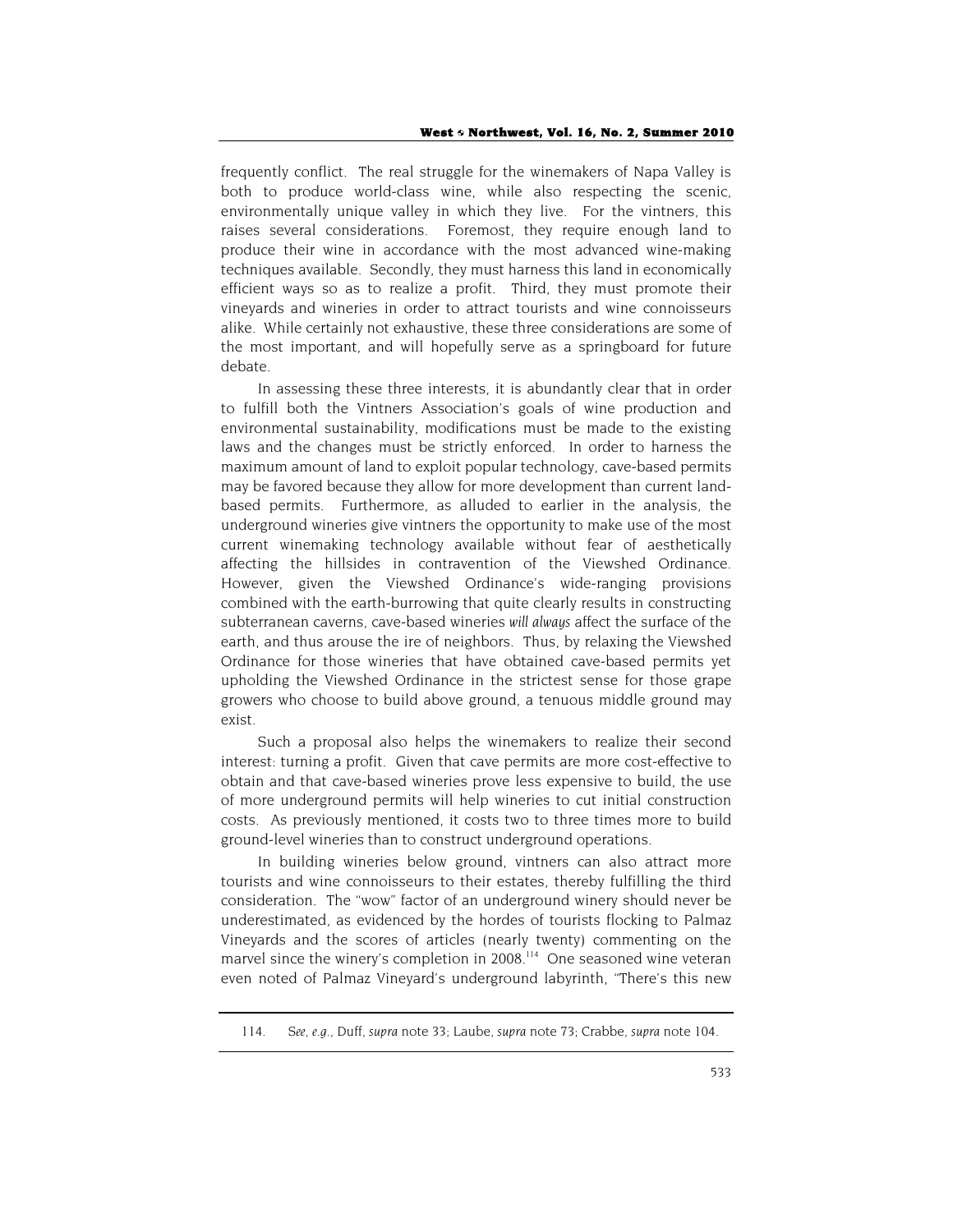winery in the Napa Valley that has to be seen to be believed!" $115$  Similarly, aesthetically pleasing, above-ground vineyards that have comported with the local ordinances, such as Neibaum-Coppola and Opus, will also draw tourists who want to experience the stunning locations and scenic views afforded by these decidedly more traditional wineries. Moreover, those vineyards that have above-ground operations may ultimately increase their credibility with both tourists (in terms of marketing) and local neighbors (in terms of land preservation) by donating portions of their Elysian fields to the Napa Valley Land Trust. Such was the case with Pahlmeyer Vineyards, as the decision to donate a swathe of land to the Agricultural Preserve ultimately won Pahlmeyer, previously known for his foul mouth and aggressive personality, admiration amongst some segments of the community.<sup>116</sup>

These creative solutions allow cave-based wineries to employ the latest winemaking technology, but also commend (and perhaps should require) those above-ground wineries that donate land to Napa Valley Land Trust and Agricultural Preserve. Such flexible solutions can in fact help the vintners to achieve their twin goals of making Napa's wine the greatest in the world, while also protecting the Napa Valley for future generations. Similarly, the three chief interests of the winemakers are also served.

#### **B. The Interests of the County**

In regards to Napa County, it has the unenviable task of serving as middle man between the two warring factions of wineries and local residents. The arbiter and mediator never has the most pleasant role, as witnessed in Napa County finding itself both the plaintiff in lawsuits where it has sued wineries (such as in the Palmaz Vineyard situation), as well as the defendant in lawsuits where neighbors have sued the county for approving plans that allegedly did not conform to state and local environmental ordinances (such as in the Eddy Winery case, as well as an infamous 1999 Sierra Club action that is far beyond the scope of this note to discuss).<sup>117</sup>

Despite this mediatory stance, Napa also has its own interests in environmentally induced wine disputes. Notably, Napa has a vested interest in promoting tourism as much, if not more so, than the winemakers. Indeed, Napa County's wine industry generated a whopping \$11 billion in tourist-related activities in 2006, while nationwide sales of Napa's wines

<sup>115.</sup> Gerald D. Boyd, *Palmaz: An Astonishing Napa Winery*, WINE REV. ONLINE, Nov. 6, 2007, http://www.winereviewonline.com/Gerald\_Boyd\_on\_Palmaz\_Vineyards.cfm# (last visited Mar. 4, 2009).

<sup>116.</sup> Crabbe, *supra* note 104.

<sup>117</sup>*. See* Kahn, *supra* note 62.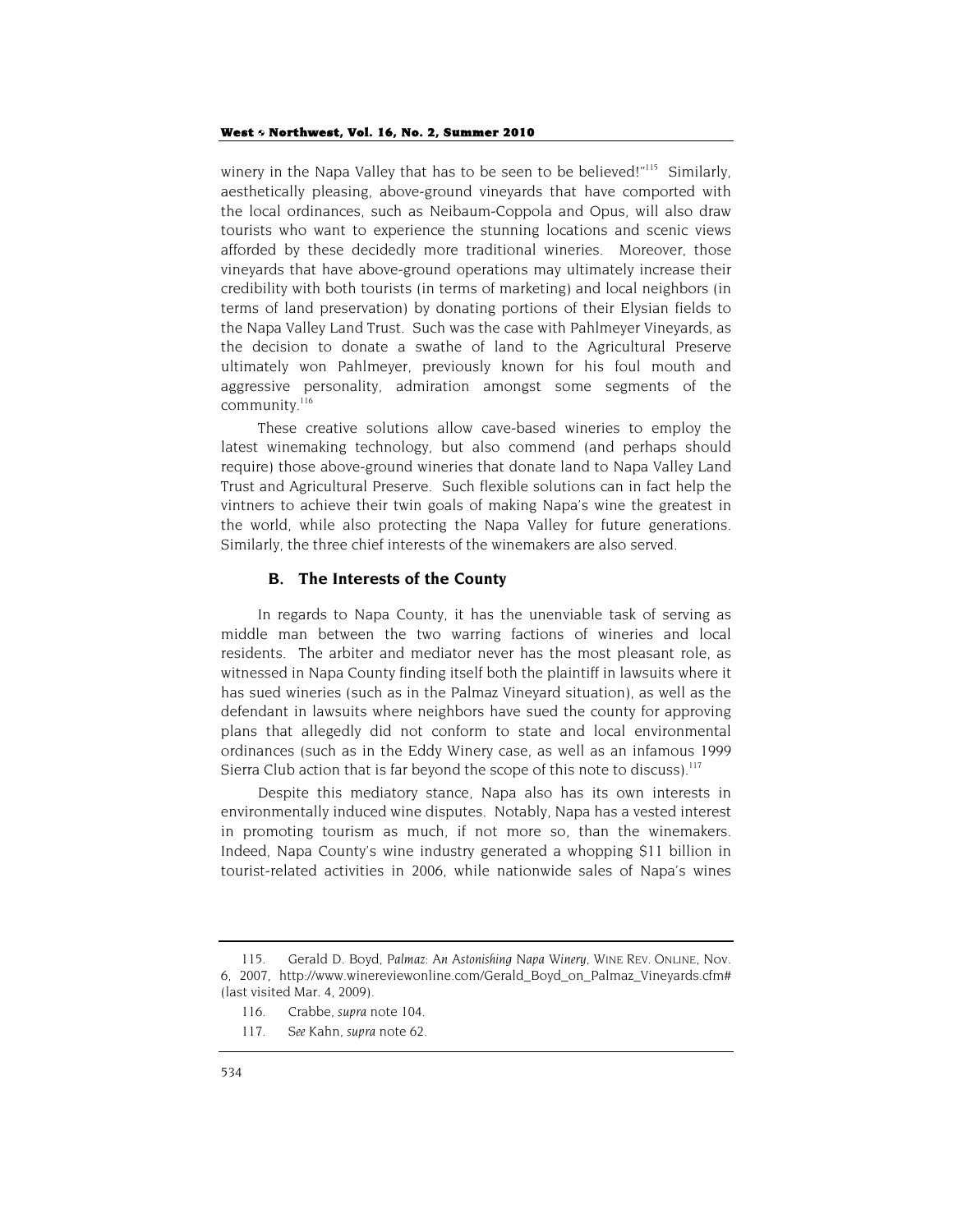topped out at over \$42 billion.<sup>118</sup> It is thus in Napa's interest to promote the continued growth and market of the wine industry. Similarly, Napa County officials - an extraordinarily anti-growth lot - must remain aware of the power of democracy, as in the 2004 election for the Board of Supervisors, one anti-growth, pro-environmental member of the board lost to a progrowth, pro-winery candidate.<sup>119</sup> In the words of George Bachich, chairman of the Napa Valley Land Stewards Alliance, and a committed pro-winery, pro-growth advocate, "There have been continuous attacks on property rights with more and more restrictions."<sup>120</sup> In order to maintain cogent environmental standards that limit growth and sustain the environment without infuriating a powerful class of Napa citizens comprised mainly of winemakers, Napa County must establish a dialogue that attempts to bridge the gap between the two factions and not alienate either.

However, Napa County also has a duty to its citizens to ensure that tourists do not "over-trample" the local environment and quaint valley towns.<sup>121</sup> Moreover, if Napa allows winery growth and tourism to flourish without any safeguards, then the bucolic nature of the valley that people so enjoy will be lost, and those tourist dollars may well dry up and disappear. Thus, for Napa County's leaders, the interests are fundamentally the same as those first espoused by the leaders of the Agricultural Preserve in 1968: limited development and environmental protection.<sup>122</sup>

Napa County can continue to achieve these goals by remaining firm in its commitment to limit new housing and winery developments to 1 percent per year.<sup>123</sup> Further, Napa County may wish to take a stricter approach in granting approval for above-ground wineries, which are not only more expensive to construct, but also require a much more time-consuming and intensive process that devours county resources and creates environmental problems anew. Despite recent success stories of underground wineries in the vein of Palmaz Vineyards and Georges de Lautrec, Napa County must remain aware of the potentially negative implications that cave-based wineries may have on the environment. Given that the cave-based phenomenon has only just begun within the last three to five years, the long-term effects of such wineries have yet to be experienced. It remains

<sup>118.</sup> Bill Kisliuk, *Report: Wine Industry Generates \$11 Billion Per Year*, NAPA VALLEY REG., Oct. 30, 2008, *available at* http://www.napavalleyregister.com/articles/2008/ 10/30/news/local/doc4909301fa5102076668467.txt (last visited Mar. 5, 2009).

<sup>119.</sup> Carol Pogash, *A Wine Region's Future is Centered on 2 Rivals,* N.Y. TIMES, July 6, 2004, *available at* http://query.nytimes.com/gst/fullpage.html?res=9906E1D6163BF 935A35754C0A9629C8B63&sec=&spon=&pagewanted=1 (last visited Mar. 4, 2009).

<sup>120</sup>*. Id*.

<sup>121</sup>*. Id.*

<sup>122</sup>*. Id*.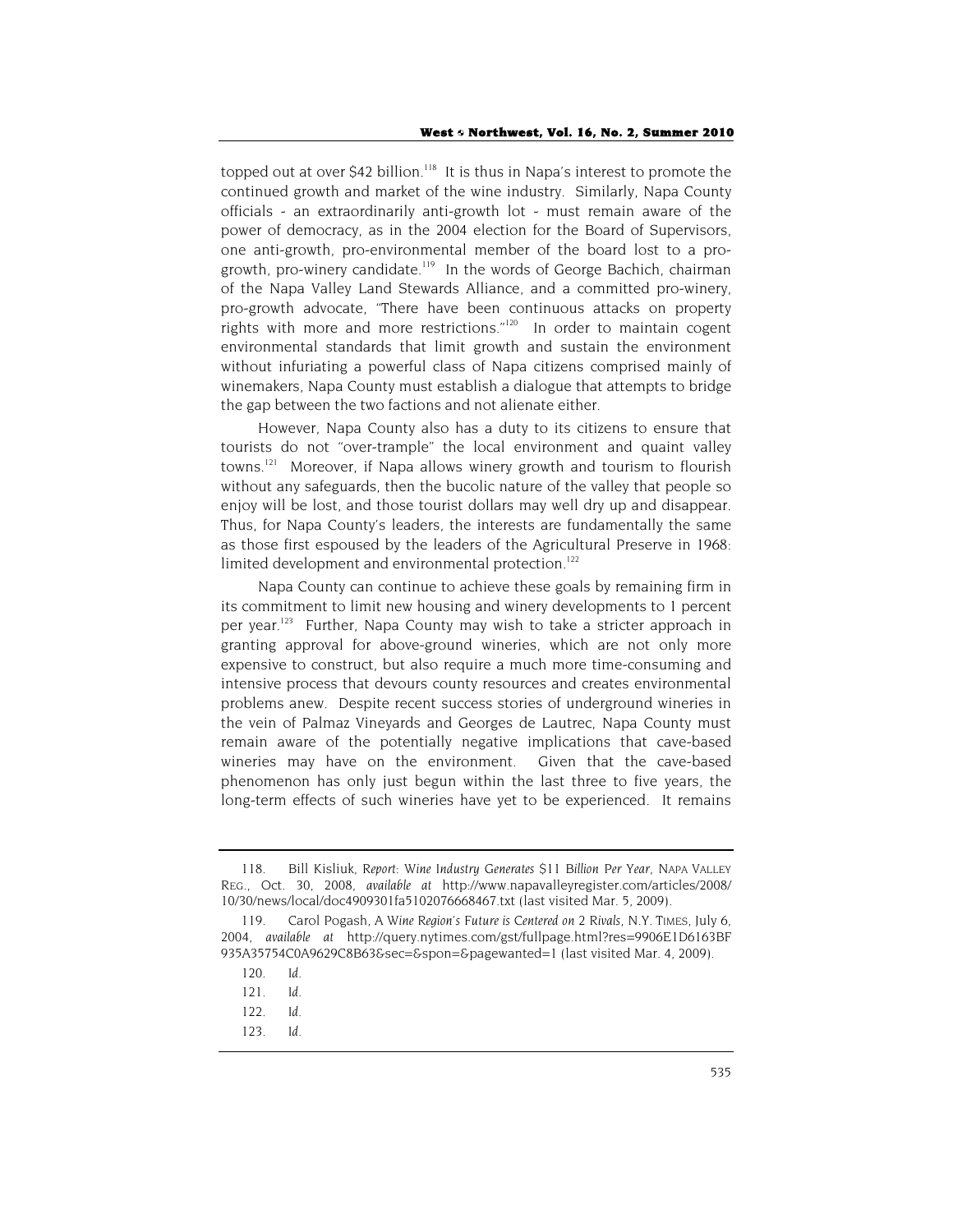unknown how such sites will affect the quality of soil, groundwater, and runoff. The more immediate effects, such as degradation of oak forests and the potentially disastrous problem of mudslides on barren hillsides stripped of shrubbery by vintners' preparing to burrow inwards and downwards, have already come to fruition. Comprehensive studies concerning the long-term economic and environmental effects may provide a valuable means for both vintners and local residents to assess the value of particular building permit applications and environmental regulations. From there, Napa County officials could establish a dialogue about which methods to keep and which to discard, while also seeking and suggesting new innovations. formidable task to be sure, but something, alas, which frequently falls upon the peace-keeping moderate.

### **C. The Interests of the Neighbors**

The final layer to this debate, and the one that comprises the true fabric of the argument, are the neighbors. The voices of Louise Dunlap, Chris Malan, and Robert Lichtman serve as just a few of the thousands who share similar concerns. The neighbors, unlike the grape growers and the county, are the least cohesive, most diverse group, yet undoubtedly have the strongest message: environmental sustainability and maintenance. For many, this is not a desire to prohibit small, family owned vineyards from establishing themselves in the Napa Valley, but rather an effort to thwart the development of resorts offering luxurious "grapeseed-oil massages" and Donald Trump-esque golf courses,<sup>124</sup> cavernous underground wineries with special rooms given over to displaying the owners' collection of Porsches,<sup>125</sup> and extravagant weekend homes of San Francisco residents modeled on Tuscan villas and Georgian mansions.<sup>126</sup> Thus, for the neighbors of Napa, the three predominant considerations are maintaining the peaceful nature of the valley, protecting the natural environment from destruction by developers, and limiting growth to ensure that these first two goals are realized.

Just as an analysis of the various permits was necessary to improve the goals of both the winemakers and the county, a similar assessment is required for the neighbors to cogently organize and effectuate their own stance on limiting growth. The above-ground permits may in fact prove more favorable to the neighbors than the cave permits, because the Napa Valley Planning Commission is far less likely to grant above-ground permits.<sup>127</sup> Further, the above-ground permits necessarily implicate the

127. Duff, *supra* note 33.

<sup>124.</sup> Kahn, *supra* note 62.

<sup>125.</sup> Duff, *supra* note 33.

<sup>126.</sup> Kahn, *supra* note 62.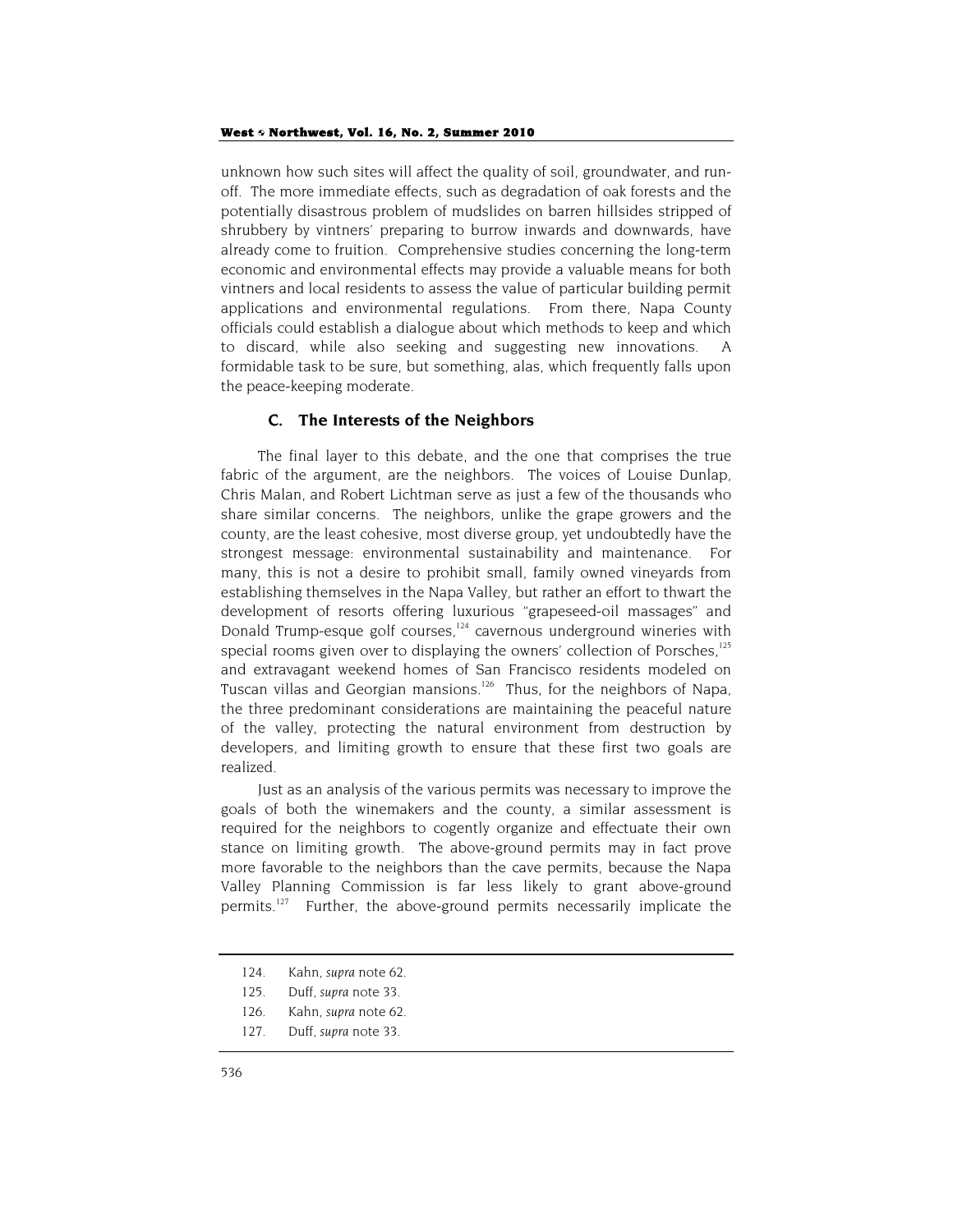Viewshed Ordinance in a far more noticeable manner than do the cave permits. For instance, the Viewshed Ordinance's strict requirement that wineries cannot be visible from public roads quite clearly affects aboveground buildings more than cavernous monoliths.<sup>128</sup> Given these considerations, local neighbors may in fact prefer that the county limit the number of cave permits (which still have detrimental effects on the environment) and instead issue permits for above-ground wineries with the caveat that those vineyards strictly adhere to the Viewshed Ordinance. As various neighbors of the cave-dwellers have noted, digging into the ground requires clearing brush to distinguish property lines, widening roads to enable the various bulldozers to plough into the earth, and destroying vast swathes of oak forest.<sup>129</sup> Significantly limiting the number of cave wineries and requiring new builders to strictly adhere to the Viewshed Ordinance in constructing above-ground vineyards (which already face stringent numeric restrictions) may substantially decrease growth and improve environmental protection.<sup>130</sup> Similarly, this would decrease the amount of tourists heading to new wineries, simply because there would be fewer such vineyards to visit. Instead, residents could feel contented in knowing that only the celebrated favorites of Napa Valley such as Beringer, Mondavi, and Neibaum-Coppola would continue to attract vast amounts of traffic.

Yet as with all assessments, the neighbors must remain wary and recognize that this solution does not end all problems. In fact, some wineries may receive above-ground permits because they promise to make use of natural materials and remain hidden from view, both of which are central features of the Viewshed Ordinance. Yet the winery itself may be downright bad.<sup>131</sup> Such is the case of Daryl Sattui's self-proclaimed "stupid" winery, Villa Amorosa.<sup>132</sup> Villa Amorosa is half-above and half-below ground, yet did not violate a single measure of the Viewshed Ordinance.<sup>133</sup> Unsurprisingly, such a benign potential vineyard did not arouse the wrath of neighbors when Napa County decided to grant Sattui a construction permit.<sup>134</sup> What resulted, however, was a winery in the shape of an 89,000square-foot castle, replete with three floors of wine cellars stored below ground, sixty rooms, and a 1,000-square-foot medieval torture chamber displaying maces, manacles, and racks acquired by the owner while in

<sup>128.</sup> Viewshed Protection Ordinance, *supra* note 61.

<sup>129.</sup> Jennifer Rofe, *From the Ground Up: An Inside Look at Winery Construction*, WINES & VINES, Apr. 1, 2002, at 34.

<sup>130</sup>*. Id*.

<sup>131.</sup> Viewshed Protection Ordinance, *supra* note 61.

<sup>132.</sup> Suein L. Hwang, *These Cave Dwellers Have Lots of Money, As Wine Cellars Prove*, WALL ST. J., Dec. 26, 2001, at A1.

<sup>133</sup>*. Id*.

<sup>134</sup>*. Id*.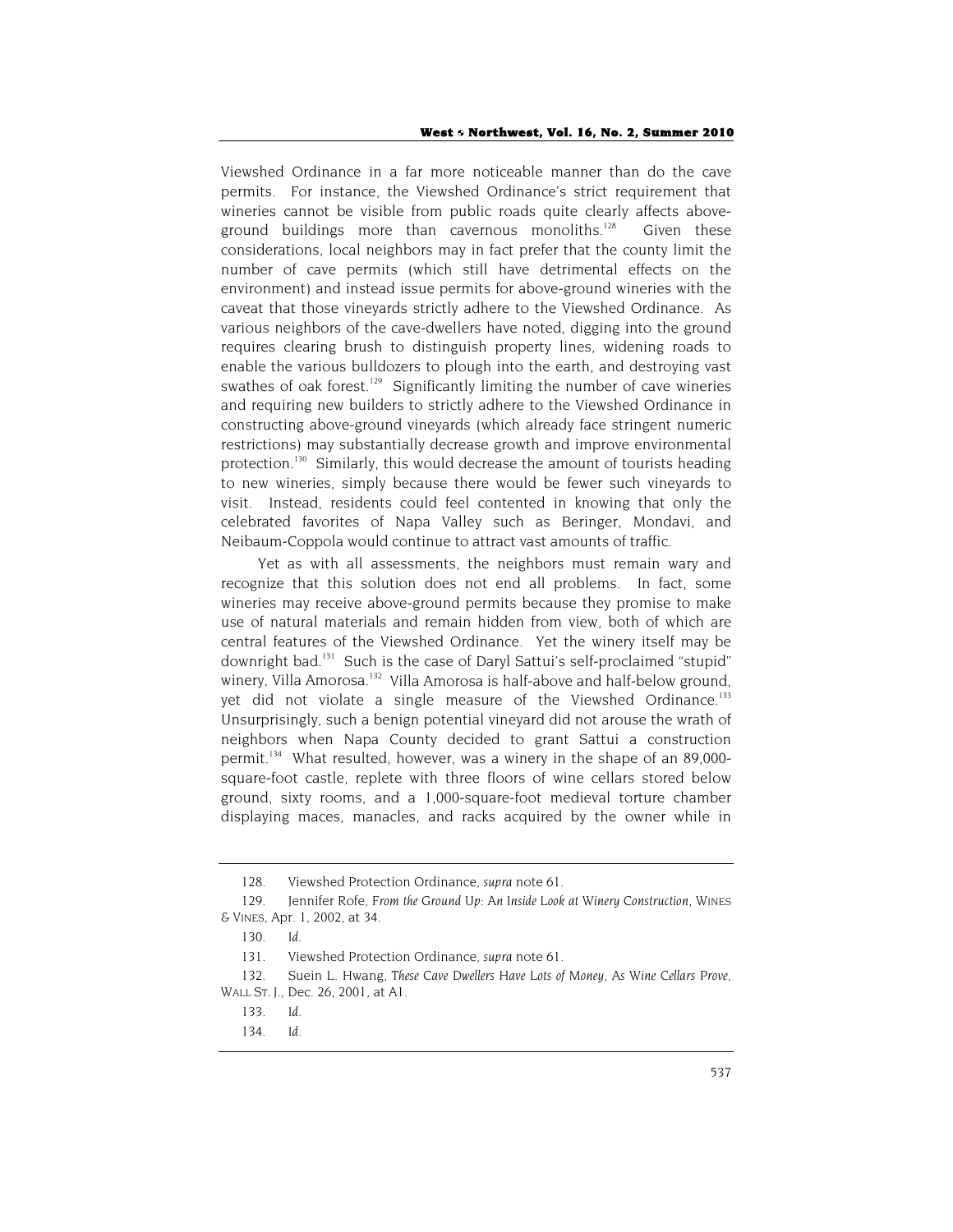#### West  $\diamond$  Northwest, Vol. 16, No. 2, Summer 2010

Europe.<sup>135</sup> Yet the material to construct the castle was completely natural built by hand with supplies available to fourteenth-century peasants living in feudal Europe - and thus adhered to the Viewshed Ordinance.<sup>136</sup> The endresult is a magnificent above-ground medieval castle constructed of 350,000 handmade European bricks complemented by a drawbridge, parapets, and loggia.<sup>137</sup> The underground portions of the winery include the winemaking equipment, wine cellars, and requisite dungeon.<sup>138</sup> Hence, neighbors should be aware that even if the plans of a vineyard (whether above or belowground) promise not to harm the local streams and oak forests, widen roads and degrade hillsides, frightening consequences can result.

Such an outcome is what makes the current situation in Napa Valley so difficult for the neighbors, particularly given that many possess neither the extraordinary wealth enjoyed by the vineyard owners, nor the influential political connections of the local county officials.<sup>139</sup> Their voice thus remains the weakest, particularly when one considers the numerous wineries granted building permits over the objections of neighbors.<sup>140</sup> Indeed, common consensus holds that in battles between neighbors and wineries, the latter usually wins.<sup>141</sup>

Yet the neighbors may still be able to win the wars of the three kingdoms. Given that Napa's residents have always proved immensely innovative in effectuating their aims, particularly in the establishment of the Agricultural Preserve, the Land Trust of Napa Valley, and the Watershed Task Force, it would serve them well to establish a citizens' council to review building permits and give neighborly insight as to how construction projects should continue.<sup>142</sup> This coalition could then report its findings to both the Napa Valley Vintners' Association, as well as the Napa County Planning Commission, thereby opening a dialogue in which all three elements of this tangled web of wine could participate. Such open discussions are likely to best fit and further the goals of all three factions in this ongoing dispute set amongst the vines of Napa County.

<sup>135</sup>*. Id.*

<sup>136</sup>*. Id*.

<sup>137</sup>*. Id*.

<sup>138</sup>*. Id*.

<sup>139.</sup> Kahn, *supra* note 62.

<sup>140.</sup> Nathan Crabbe, *Calistoga Winery Wins Approval*, NAPA VALLEY REG., Aug. 22, 2002, *available at* http://www.napavalleyregister.com/articles/2002/08/22/news /export40992.txt (last visited Mar. 6, 2009).

<sup>141.</sup> Duff, *supra* note 33.

<sup>142</sup>*. See, e.g.*, Napa Valley Vintners Association, *Land Trust of Napa County* (1976), *available at* http://www.napavintners.com/about/ab\_2\_trust.aspx#landtrust (last visited Mar. 4, 2009).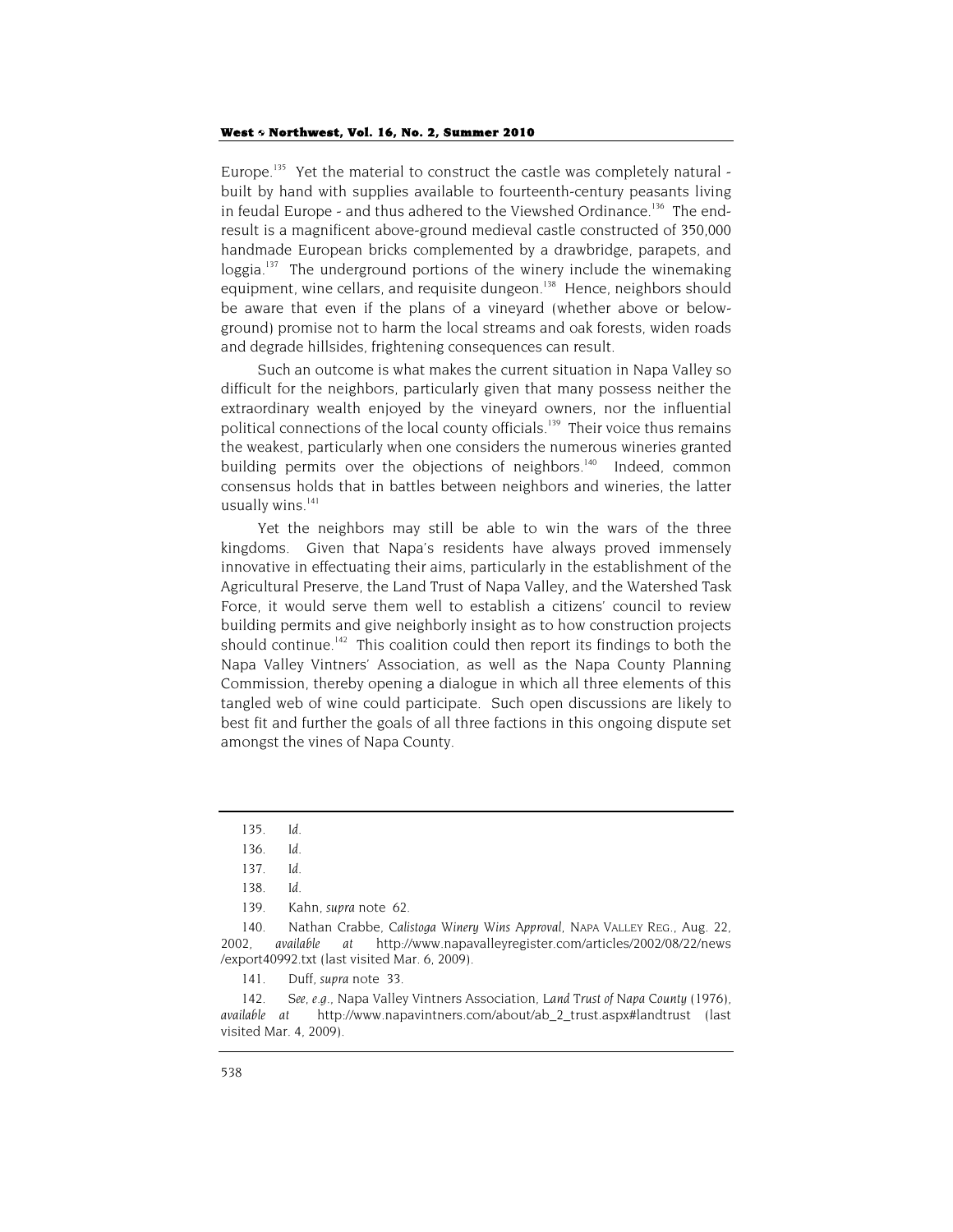## **IX. New Horizons: The Future of Winemaking in the Past?**

Should the wineries, Napa County officials, and local residents implement such discussions, reforms in the vein of the Agricultural Preserve and Land Trust may once again flourish. Alternatively, just as the development of new technology allowed Pahlmeyer and the Palmazes to construct underground state-of-the-art wineries invoking the latest techniques in winemaking as pioneered by the Italians, perfected by the French, and implemented by the Americans, so too might new technological advances ultimately alleviate the burden of wineries on the environment. In this manner, the goals of all three factions may well be resolved, as the county could continue to restrict winery development in order to protect the environment (thereby placating the neighbors), while also limiting the number of permits for new vineyards in order to keep the supply low and the demand high (thereby placating the established vintners). Only time will tell what the future holds, but for the present, one thing is certain: The various factions must work together in an effort to revise the existing laws so as to comport with the goals of each group. This occurred before, with the Agricultural Preserve in 1968, as well as with the passage of various acts and ordinances during the 1970s, 1980s, and 1990s. There is nothing to say that in the 2000s, further developments and accords could not be reached.

Another possibility, and one that contradicts state-of-the-art technology, looks to the past in order to produce what is reputed to be very, very good wine. In 2007, Dave Del Dotto, the owner of Del Dotto Vineyards, began to make wine the old-fashioned way, with terra cotta amphorae purchased in Tuscany.<sup>143</sup> Del Dotto maintains that until the eighteenth century, wine was routinely fermented in amphorae much like the 300-yearold Tuscan vessels he bought.<sup>144</sup> Exceedingly economical, the amphorae cost a mere \$15,000 apiece, far less than the \$500,000 apiece stainless steel fermenters found in the newest wineries.<sup>145</sup> Further, the production process itself does not require conveyor belts or elevators into vast caverns located far below the California soil. Rather, Del Dotto uses plastic and beeswax to cover the jars, just like the ancient Etruscans did.<sup>146</sup> The clay in the amphora softens the tannins, which aid in fermenting the white wine.<sup>147</sup> Such a backto-basics process also necessarily ensures that sulfites do not infiltrate the wine, which can frequently occur in modern wine production.<sup>148</sup> The ancient

<sup>143.</sup> Alan Goldfarb, *Ancient Wine Technology: Del Dotto Winery to Release an Amphora-Fermented Cabernet*, WINES & VINES, July 17, 2007, at 51.

<sup>144</sup>*. Id*.

<sup>145</sup>*. Id*; *see also*, Duff, *supra* note 33.

<sup>146.</sup> Goldfarb, *supra* note 143.

<sup>147</sup>*. Id*.